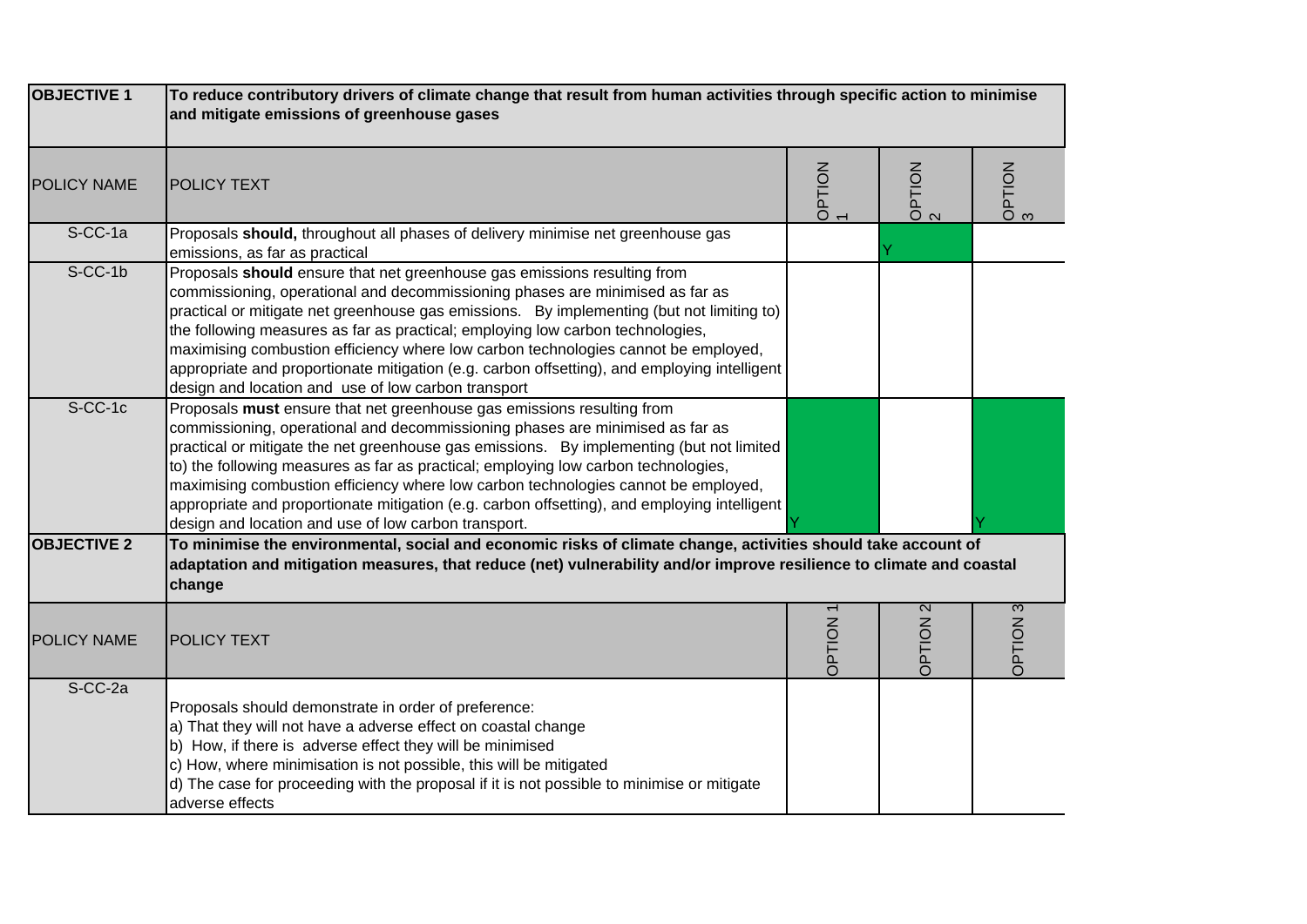| $S-CC-2b$ | Proposals must demonstrate in order of preference:<br>a) That they will not have a adverse effect on coastal change<br>b) How, if there is adverse effect they will be minimised<br>c) How, where minimisation is not possible, this will be mitigated<br>d) The case for proceeding with the proposal if it is not possible to minimise or mitigate                                                                                                                         |  |  |
|-----------|------------------------------------------------------------------------------------------------------------------------------------------------------------------------------------------------------------------------------------------------------------------------------------------------------------------------------------------------------------------------------------------------------------------------------------------------------------------------------|--|--|
|           | adverse effects                                                                                                                                                                                                                                                                                                                                                                                                                                                              |  |  |
| S-CC-2c   | Proposals that are likely to have an undue adverse effect on coastal change will not be<br>supported.                                                                                                                                                                                                                                                                                                                                                                        |  |  |
| S-CC-3a   | Proposals demonstrating a net positive contribution to reducing coastal squeeze should<br>be supported.                                                                                                                                                                                                                                                                                                                                                                      |  |  |
| S-CC-3b   | Proposals demonstrating a net positive contribution to reducing coastal squeeze should<br>be supported. Proposals should demonstrate in order of preference:<br>a) That they will not exacerbate issues of coastal squeeze<br>b) How, if coastal squeeze is exacerbated, they will minimise this<br>c) How, where minimisation is not possible, coastal squeeze will be mitigated<br>d) The case for proceeding with the proposal if it not possible to mitigate or minimise |  |  |
| S-CC-3c   | Proposals demonstrating a net positive contribution to reducing coastal squeeze must be<br>supported. Proposals must demonstrate in order of preference:<br>a) That they will not exacerbate issues of coastal squeeze<br>b) How, if coastal squeeze is exacerbated, they will minimise this<br>c) How, where minimisation is not possible, coastal squeeze will be mitigated<br>d) The case for proceeding with the proposal if it not possible to mitigate or minimise     |  |  |
| S-CC-4a   | Inone                                                                                                                                                                                                                                                                                                                                                                                                                                                                        |  |  |
| S-CC-4b   | Proposals should demonstrate:<br>a) how they may be impacted upon by, and respond to, climate change over their lifetime<br>land<br>b) how they may impact upon any climate change adaptation measures elsewhere during<br>their lifetime.<br>Where detrimental impacts on climate change measures are identified evidence should                                                                                                                                            |  |  |
|           | be provided as to how the proposal will reduce such impacts.                                                                                                                                                                                                                                                                                                                                                                                                                 |  |  |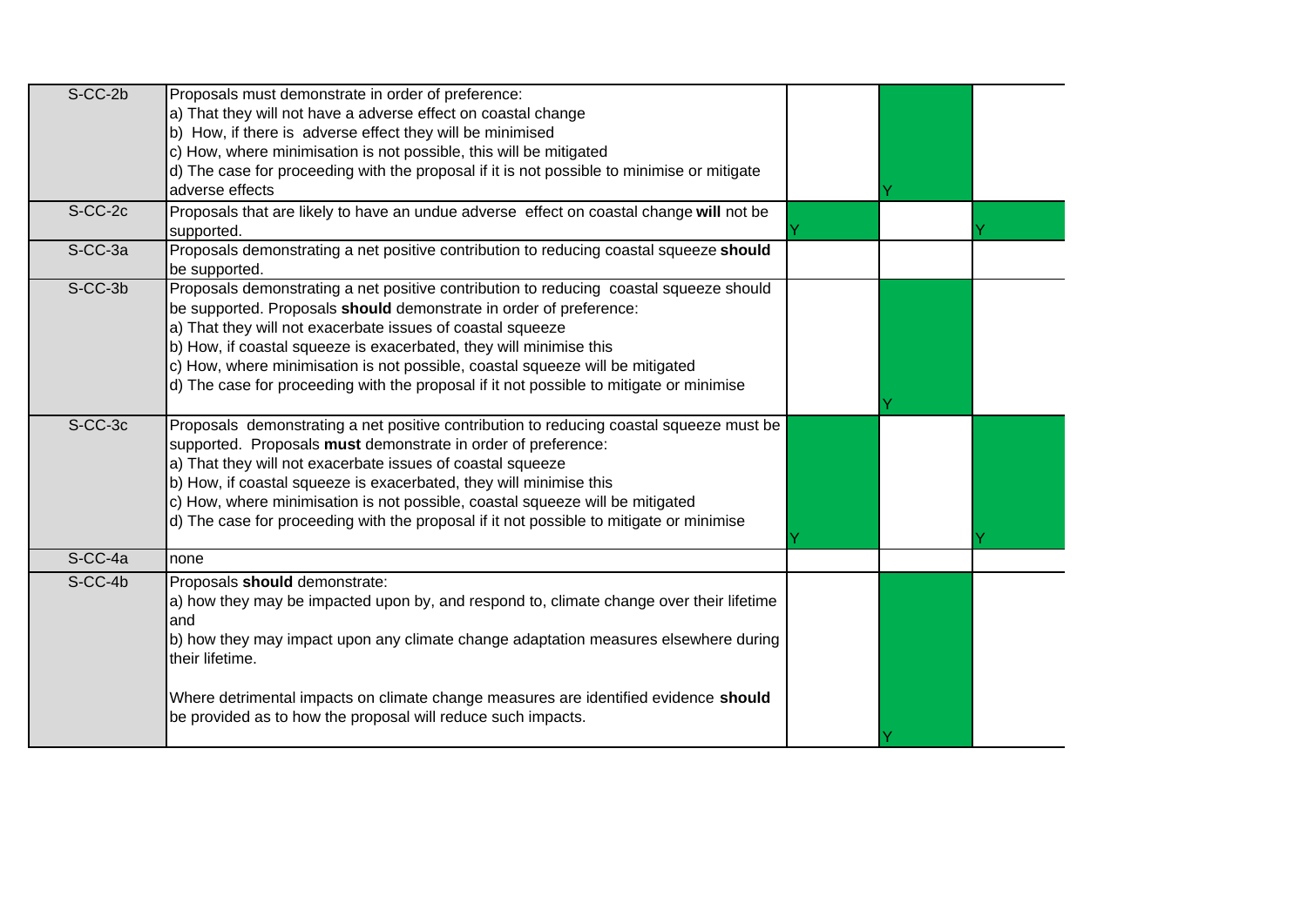| $S-CC-4c$ | Proposals must demonstrate:                                                                                                                                                                                                                                                                                                                                                                                                                                                                                                                                                 |  |  |
|-----------|-----------------------------------------------------------------------------------------------------------------------------------------------------------------------------------------------------------------------------------------------------------------------------------------------------------------------------------------------------------------------------------------------------------------------------------------------------------------------------------------------------------------------------------------------------------------------------|--|--|
|           | a) how they may be impacted upon by, and respond to, climate change over their lifetime<br>and                                                                                                                                                                                                                                                                                                                                                                                                                                                                              |  |  |
|           | b) how they may impact upon any climate change adaptation measures elsewhere during<br>their lifetime.                                                                                                                                                                                                                                                                                                                                                                                                                                                                      |  |  |
|           | Where detrimental impacts on climate change measures are identified evidence must be<br>provided as to how the proposal will reduce such impacts.                                                                                                                                                                                                                                                                                                                                                                                                                           |  |  |
| S-CC-5a   | Proposals should demonstrate how elements of good practice adaptation to climate<br>change have been integrated in the proposal and/or how they are improving awareness of<br>the need for and approach to climate resilience.                                                                                                                                                                                                                                                                                                                                              |  |  |
| S-CC-5b   | Proposals implementing elements of best practice climate mitigation and/or adaptation<br>measures will be encouraged.                                                                                                                                                                                                                                                                                                                                                                                                                                                       |  |  |
| S-CC-5c   | Proposals must implement at least one example of a best-practice measure of climate<br>change mitigation and adaptation.                                                                                                                                                                                                                                                                                                                                                                                                                                                    |  |  |
| S-CC-6a   | none                                                                                                                                                                                                                                                                                                                                                                                                                                                                                                                                                                        |  |  |
| S-CC-6b   | Proposals capitalising upon opportunities emerging as a result of climate change, that<br>provide benefit beyond the proposal and do not compromise economic, social and<br>environmental resilience, should be supported                                                                                                                                                                                                                                                                                                                                                   |  |  |
| S-CC-6c   | Proposals capitalising upon opportunities emerging as a result of climate change, that<br>provide benefit beyond the proposal and do not compromise economic, social and<br>environmental resilience, will be supported                                                                                                                                                                                                                                                                                                                                                     |  |  |
| S-BIO-1a  | Where proposals have the potential to affect habitats that provide a flood defence or<br>carbon sequestration ecosystem service they should demonstrate (in order of<br>preference):<br>(a) that there are no adverse impacts on these ecosystem service(s);<br>(b) how if there are adverse impacts they will be minimised;<br>(c) how if the adverse impacts cannot be minimised how they will be mitigated to ensure<br>the continuation of the ecosystem service(s); or<br>(d) the case for proceeding if adverse impacts cannot be avoided, minimised or<br>mitigated. |  |  |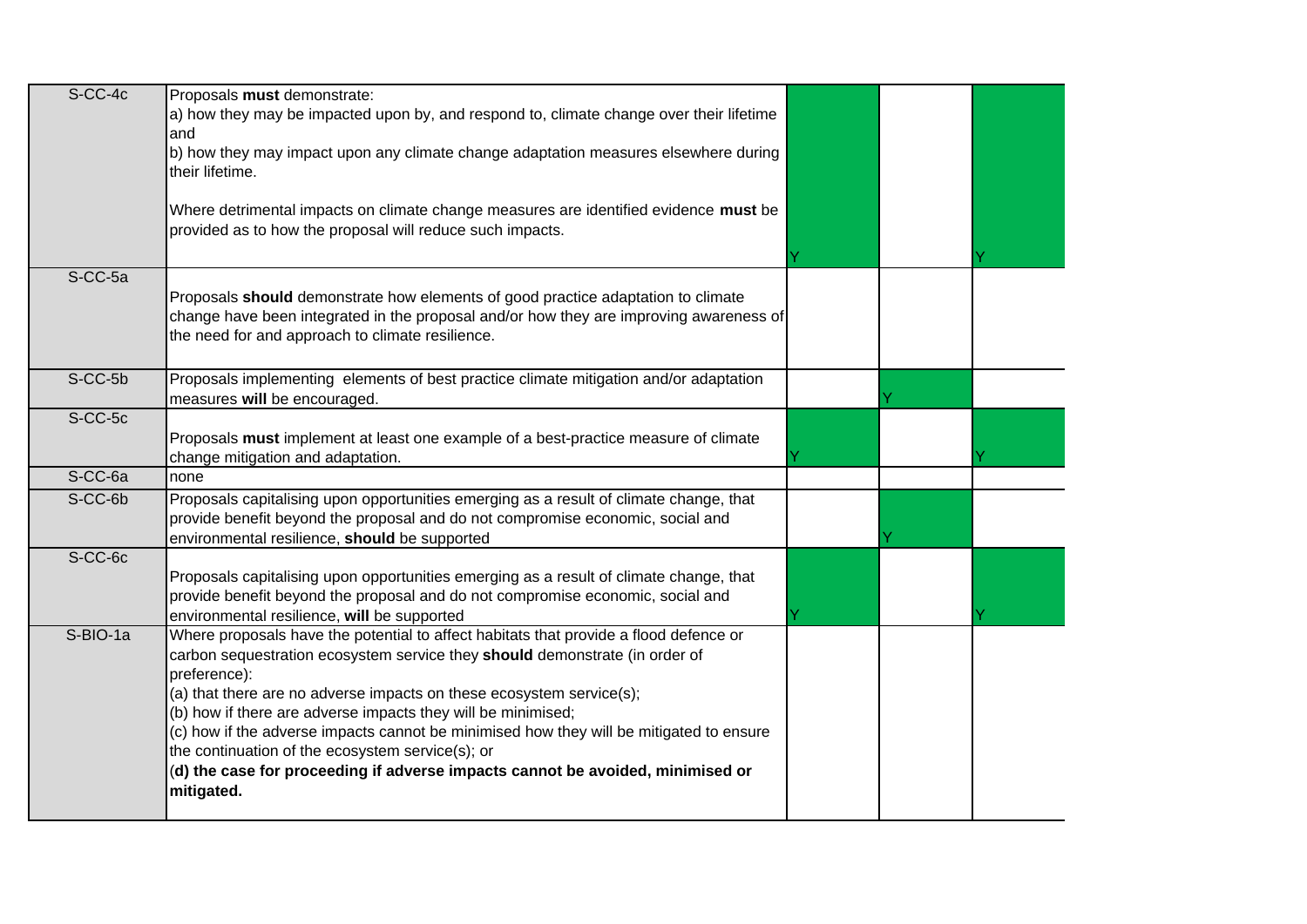| S-BIO-1b | Where proposals have the potential to affect habitats that provide a flood defence or<br>carbon sequestration service they must demonstrate (in order or preference):<br>(a) that there are no adverse impacts on these ecosystem service(s);<br>(b) how if there are adverse impacts they will be minimised;<br>(c) how if the adverse impacts cannot be minimised how they will be mitigated to ensure<br>the continuation of the ecosystem service(s); or<br>$(d)$ the case for proceeding if adverse impacts cannot be avoided, minimised or<br>mitigated. |  |  |
|----------|----------------------------------------------------------------------------------------------------------------------------------------------------------------------------------------------------------------------------------------------------------------------------------------------------------------------------------------------------------------------------------------------------------------------------------------------------------------------------------------------------------------------------------------------------------------|--|--|
| S-BIO-1c | Where proposals have the potential to affect habitats that provide a flood defence or<br>carbon sequestration service they must demonstrate (in order or preference):<br>(a) that there are no adverse impacts on these ecosystem service(s);<br>(b) how if there are adverse impacts they will be minimised; or<br>(c) how if the adverse impacts cannot be minimised how they will be mitigated to ensure<br>the continuation of the ecosystem service(s).                                                                                                   |  |  |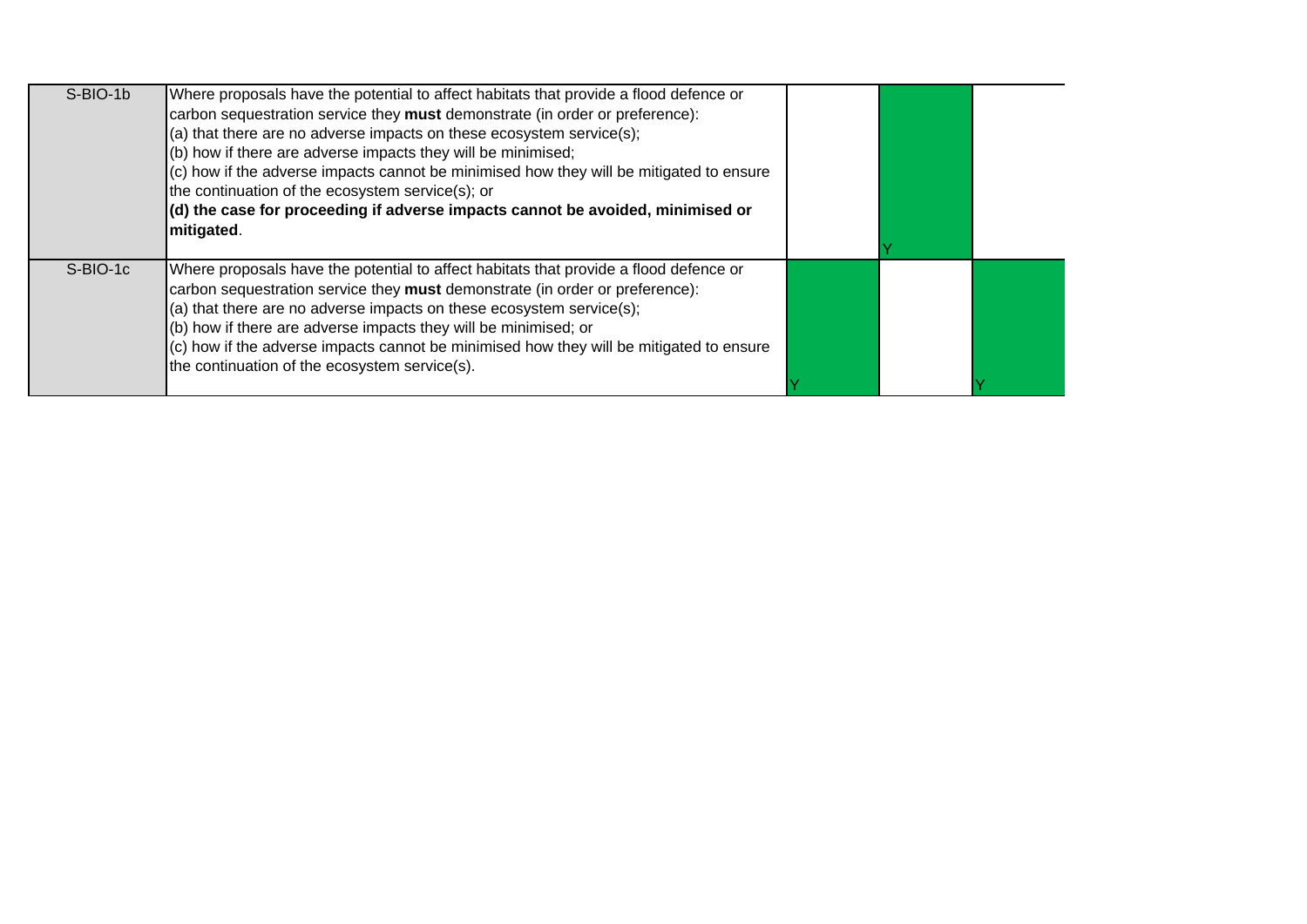| <b>OBJECTIVE 3</b> | To support the objectives of Marine Protected Areas and the delivery of an ecologically coherent network by ensuring                                                                                                                                                                                                                                                                                                                                                                                    |        |        |        |
|--------------------|---------------------------------------------------------------------------------------------------------------------------------------------------------------------------------------------------------------------------------------------------------------------------------------------------------------------------------------------------------------------------------------------------------------------------------------------------------------------------------------------------------|--------|--------|--------|
| <b>POLICY NAME</b> | <b>POLICY TEXT</b>                                                                                                                                                                                                                                                                                                                                                                                                                                                                                      | NOILdC | NOILdC | NOILdC |
| S-MPA-1a           | none                                                                                                                                                                                                                                                                                                                                                                                                                                                                                                    |        |        |        |
| S-MPA-1b           | Strategic level measures and assessments must take account of any adverse<br>impacts on the overall Marine Protected Area network, with due regard given to any<br>current agreed advice on an ecologically coherent network.                                                                                                                                                                                                                                                                           |        |        |        |
| S-MPA-1c           | Proposals must take account of any adverse impacts on the overall Marine Protected<br>Area network, with due regard given to any current agreed advice on an ecologically<br>coherent network.                                                                                                                                                                                                                                                                                                          |        |        |        |
| S-MPA-2a           | none                                                                                                                                                                                                                                                                                                                                                                                                                                                                                                    |        |        |        |
| S-MPA-2b           | Proposals should demonstrate that they have considered the need for individual MPAs<br>to adapt to climate change, to improve the resilience of the MPA network.                                                                                                                                                                                                                                                                                                                                        |        |        |        |
| S-MPA-2c           | Proposals should not be supported if they prevent individual MPAs ability to adapt to<br>climate change as this will reduce the resilience of the MPA network.                                                                                                                                                                                                                                                                                                                                          |        |        |        |
| S-MPA-3a           | Proposals demonstrating they have considered the adverse impact on non-designated<br>habitats and species of importance for the maintenance of the MPA network will be<br>supported.                                                                                                                                                                                                                                                                                                                    |        |        |        |
| $S-MPA-3b$         | For areas of non-designated habitats and species of importance for the maintenance of<br>the MPA network, proposals should demonstrate in order of preference:<br>a) that they will avoid adverse impacts on habitats and species<br>b) how, if there are adverse impacts they will minimise them<br>c) how, if the adverse impacts cannot be minimised, they will be mitigated<br>d) the case for proceeding with their proposal if it is not possible to minimise or mitigate<br>the adverse impacts. |        |        |        |
| S-MPA-3c           | For areas of non-designated habitats and species of importance for the maintenance of<br>the MPA network, proposals must demonstrate in order of preference:<br>a) that they will avoid adverse impacts on habitats and species<br>b) how, if there are adverse impacts they will minimise them<br>c) how, if the adverse impacts cannot be minimised, they will be mitigated<br>At each step, where appropriate, enhancement of the network should be incorporated                                     |        |        |        |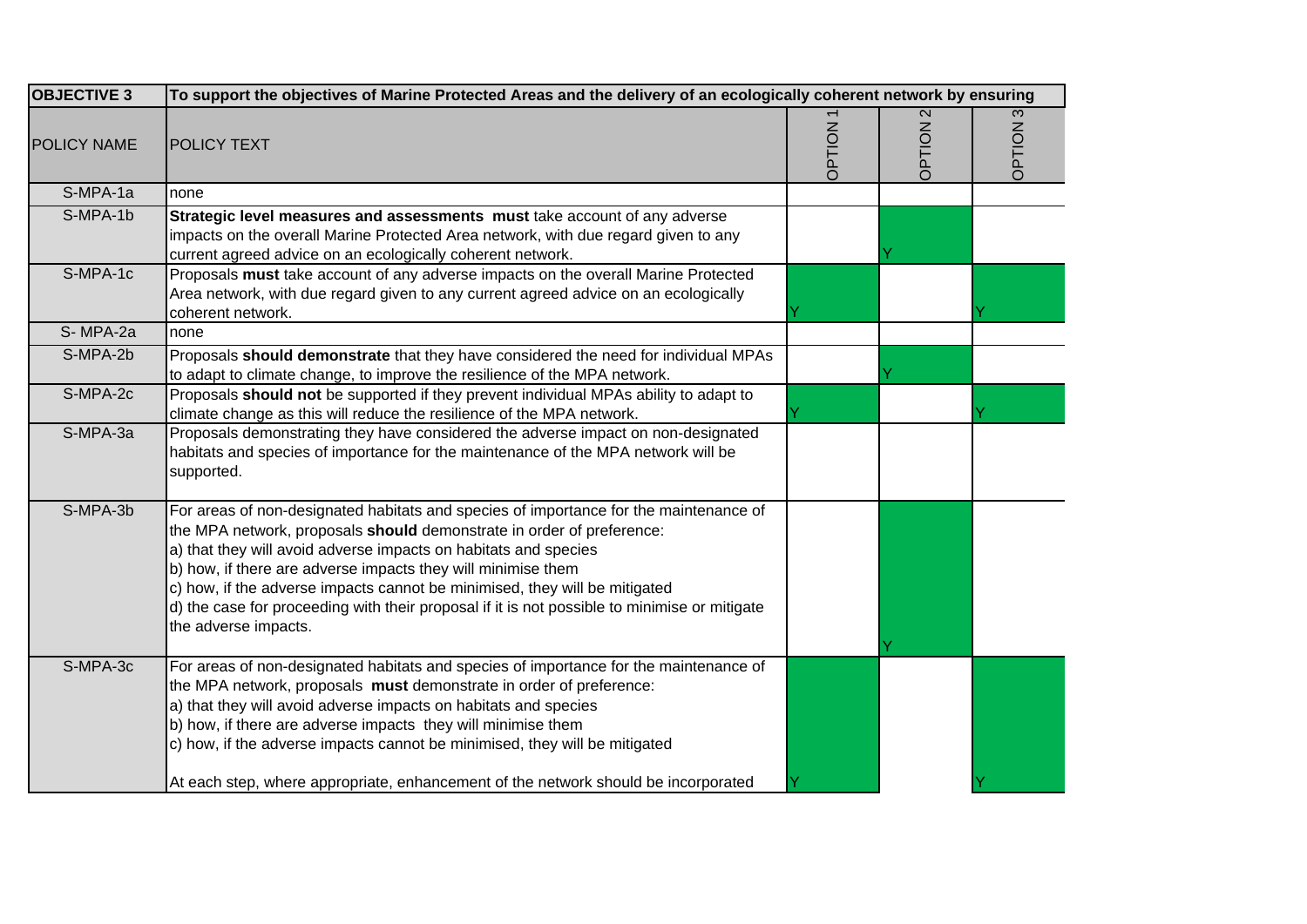| S-MPA-4a           | Until it becomes possible to assess the coherence of the MPA network (once all MCZ<br>tranche designations from the current recommended sites are complete), appropriate<br>weight should be given to features of conservation importance to address shortfalls<br>within the MPA network.                  |         |                             |                 |
|--------------------|-------------------------------------------------------------------------------------------------------------------------------------------------------------------------------------------------------------------------------------------------------------------------------------------------------------|---------|-----------------------------|-----------------|
| S-MPA-4b           | Until it becomes possible to assess the coherence of the MPA network (once all MCZ<br>tranche designations from the current recommended sites are complete), proposals<br>should demonstrate they will not sterilise the sites inclusion of the MPA network should it<br>be required to address shortfalls. |         |                             |                 |
| S-MPA-4c           | Until it becomes possible to assess the coherence of the MPA network (once all MCZ<br>tranche designations from the current recommended sites are complete), proposals must<br>not sterilise the site in the inclusion of the MPA network should it be required to address<br>shortfalls.                   |         |                             |                 |
| S-MPA-5a           | Where statutory advice is provided that site condition is deteriorating due to climate<br>change, consideration should be given to boundary review taking account of evidence<br>on the feature and interaction with other interests.                                                                       |         |                             |                 |
| S-MPA-5b           | Where statutory advice is provided that site condition is deteriorating due to climate<br>change, a boundary review must be instigated taking account of evidence on the feature<br>and interaction with other interests.                                                                                   |         |                             |                 |
| S-MPA-5c           | Where statutory advice is provided that site condition is deteriorating due to climate<br>change, a suitable (taking account of evidence on the feature and interaction with other<br>interests) boundary change will be put in place                                                                       |         |                             |                 |
| <b>OBJECTIVE 4</b> | Activities within and adjacent to the South marine plan areas must take account of the achievement or maintenance of<br>Good Environmental Status (GEnS) and Good Ecological Status (GES) under the Marine Strategy Framework Directive<br>and Water Framework Directives respectively                      |         |                             |                 |
| <b>POLICY NAME</b> | <b>POLICY TEXT</b>                                                                                                                                                                                                                                                                                          | NOILECC | $\mathbf{\Omega}$<br>NOILdC | <b>C NOILEC</b> |
| S-GES-1a           | Proposals should take account of the achievement Good Environmental Status and Good<br>Ecological Status under MSFD and WFD, respectively.                                                                                                                                                                  |         |                             |                 |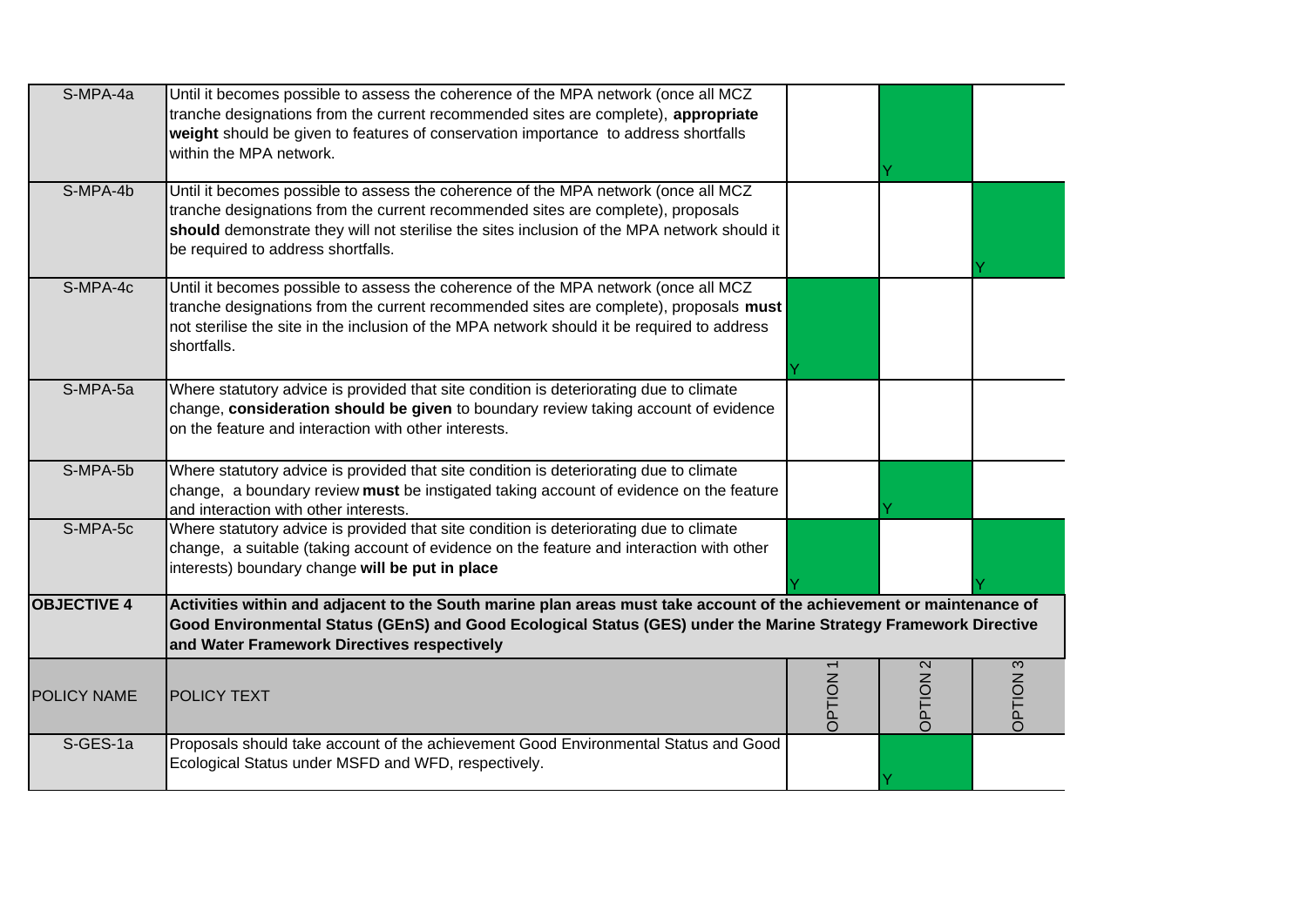| S-GES-1b | Proposals should incorporate factors that avoid compromising the achievement of and,<br>where practical, make a positive contribution to help achieving Good Environmental<br>Status and Good Ecological Status under MSFD and WFD, respectively.                                                                                                                                                                                                                                                                                                                                                                                   |  |  |
|----------|-------------------------------------------------------------------------------------------------------------------------------------------------------------------------------------------------------------------------------------------------------------------------------------------------------------------------------------------------------------------------------------------------------------------------------------------------------------------------------------------------------------------------------------------------------------------------------------------------------------------------------------|--|--|
| S-GES-1c | Proposals must incorporate factors that avoid compromising the achievement of and,<br>where practical, make a positive contribution to help achieving Good Environmental<br>Status and Good Ecological Status under MSFD and WFD, respectively.                                                                                                                                                                                                                                                                                                                                                                                     |  |  |
| S-ECO-1a | Cumulative adverse impacts affecting the ecosystem of the South marine plans and<br>adjacent areas (marine and terrestrial) should be addressed in decision making, using<br>the best available evidence.<br>Decisions should demonstrate:<br>(a) that there are no cumulative adverse impacts;<br>(b) how if there are cumulative adverse impacts they will be minimised; or<br>(c) how if the cumulative adverse impacts cannot be minimised how they will be mitigated.<br>(d) the case for proceeding if mitigation is not possible.                                                                                            |  |  |
| S-ECO-1b | Cumulative adverse impacts affecting the ecosystem of the South marine plans and<br>adjacent areas (marine and terrestrial) should be identified within decision making, using<br>the best available evidence. Current and known future activities within the plan area<br>should also be considered<br>Decisions should demonstrate:<br>(a) that there are no cumulative adverse impacts;<br>(b) how if there are cumulative adverse impacts they will be minimised; or<br>(c) how if the cumulative adverse impacts cannot be minimised how they will be mitigated.<br>(d) the case for proceeding if mitigation is not possible. |  |  |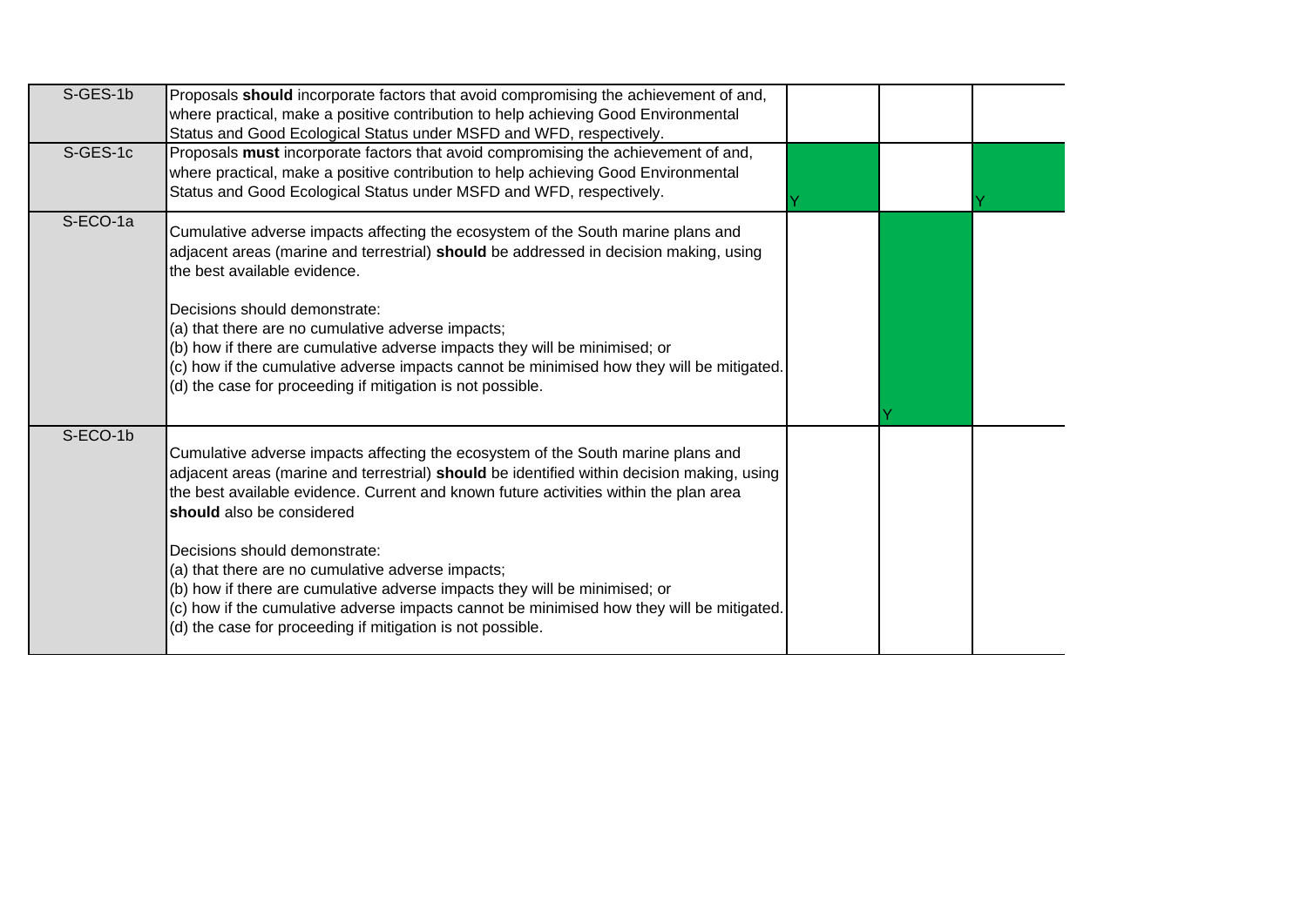| S-ECO-1c | Cumulative adverse impacts affecting the ecosystem of the South marine plans and<br>adjacent areas (marine and terrestrial) must be identified within decision making, using<br>the best available evidence. Current and known future activities within the plan area must<br>be considered.<br>Decisions should demonstrate:<br>(a) that there are no cumulative adverse impacts;<br>(b) how if there are cumulative adverse impacts they will be minimised; or<br>(c) how if the cumulative adverse impacts cannot be minimised how they will be mitigated.       |  |  |
|----------|---------------------------------------------------------------------------------------------------------------------------------------------------------------------------------------------------------------------------------------------------------------------------------------------------------------------------------------------------------------------------------------------------------------------------------------------------------------------------------------------------------------------------------------------------------------------|--|--|
|          |                                                                                                                                                                                                                                                                                                                                                                                                                                                                                                                                                                     |  |  |
| S-ECO-1d | Proposals must identify their contribution to cumulative adverse impacts upon the<br>ecosystem of the South marine plans and adjacent areas (marine and terrestrial),<br>including consideration of current and known future activities within the plan areas, using<br>the best available evidence.<br>Proposals must demonstrate:<br>(a) that there are no cumulative adverse impacts;<br>(b) how if there are cumulative adverse impacts they will be minimised; or<br>(c) how if the cumulative adverse impacts cannot be minimised how they will be mitigated. |  |  |
| S-BIO-2a | Proposals should demonstrate that they consider and where appropriate, avoid and<br>minimise movement and introductions of non-indigenous species.<br>In particular, attention should be paid to:<br>a) recreational boat fouling; and<br>b) new structures providing new hard substrate that may lead to a 'stepping stone' effect.                                                                                                                                                                                                                                |  |  |
| S-BIO-2b | Proposals should take appropriate action to avoid and minimise adverse effects on the<br>marine area through the transport and introductions of non-indigenous species.<br>In particular, attention should be paid to:<br>a) recreational boat fouling; and<br>b) new structures providing new hard substrate that may lead to a 'stepping stone' effect.                                                                                                                                                                                                           |  |  |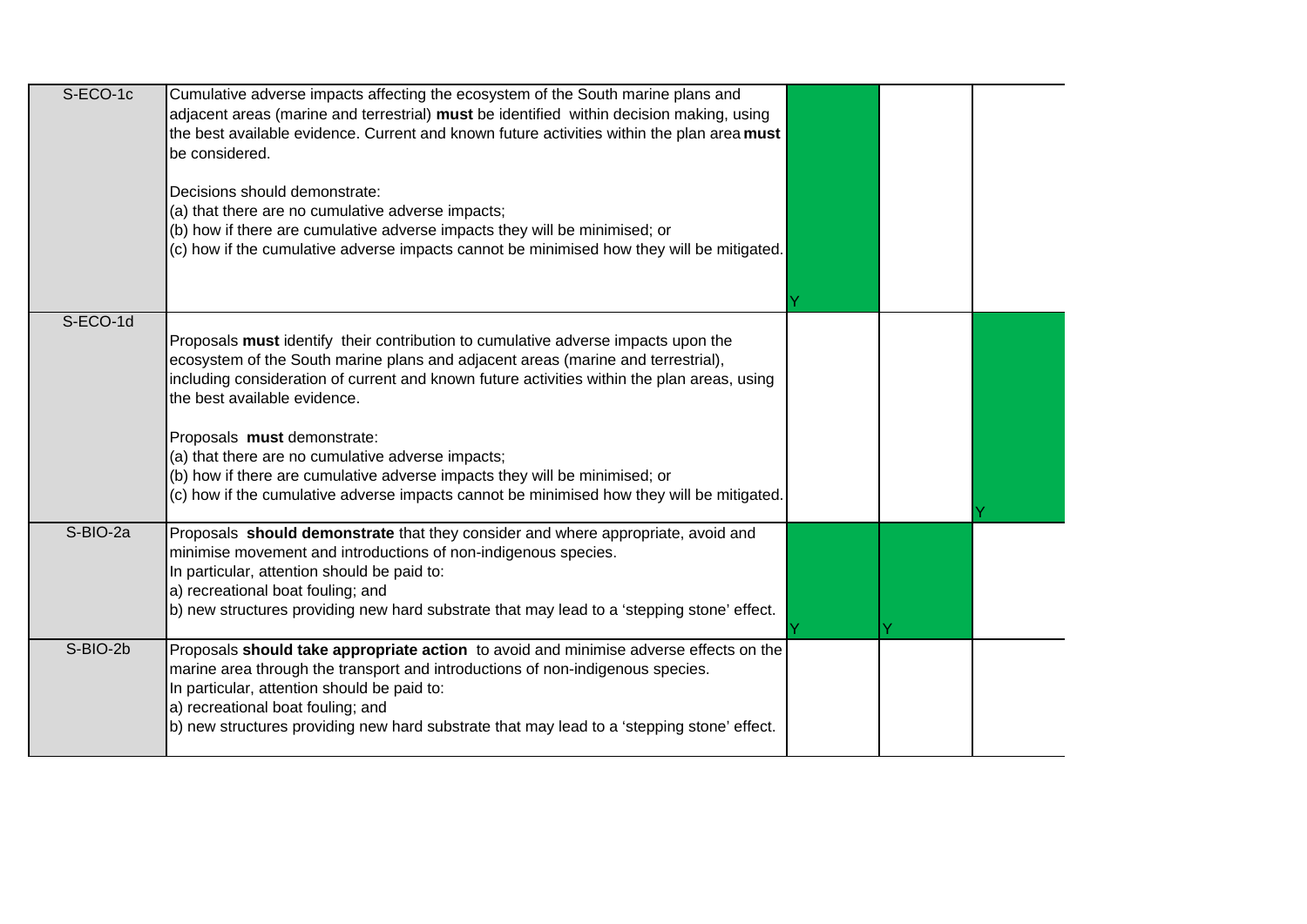| $S-BIO-2c$ | Proposals must take appropriate action to avoid and minimise adverse effects on the<br>marine area through the transport and introduction of non-indigenous species.<br>In particular, attention should be paid to:<br>(a) Recreational boat fouling; and<br>(b) New structures providing new hard substrate that may lead to a 'stepping stone' effect. |  |  |
|------------|----------------------------------------------------------------------------------------------------------------------------------------------------------------------------------------------------------------------------------------------------------------------------------------------------------------------------------------------------------|--|--|
| S-BIO-3a   | none                                                                                                                                                                                                                                                                                                                                                     |  |  |
| S-BIO-3b   | Public Authorities should ensure adequate, year round provision for and removal of<br>marine litter on prioritised beaches based on their relative contribution to marine litter<br>where it has been shown to compromise achievement of MSFD targets.                                                                                                   |  |  |
| S-BIO-3c   | Public Authorities must ensure adequate, year round provision for and removal of marine<br>litter, prioritised beaches based on their relative contribution to marine litter where it has<br>been shown to compromise achievement of MSFD targets.                                                                                                       |  |  |
| S-BIO-4a   | none                                                                                                                                                                                                                                                                                                                                                     |  |  |
| S-BIO-4b   | Proposals and activities outside of the regulatory regime that help reduce marine litter<br>should be supported.                                                                                                                                                                                                                                         |  |  |
| S-BIO-4c   | Proposals and activities outside of the regulatory regime that help reduce marine litter<br>will be supported.                                                                                                                                                                                                                                           |  |  |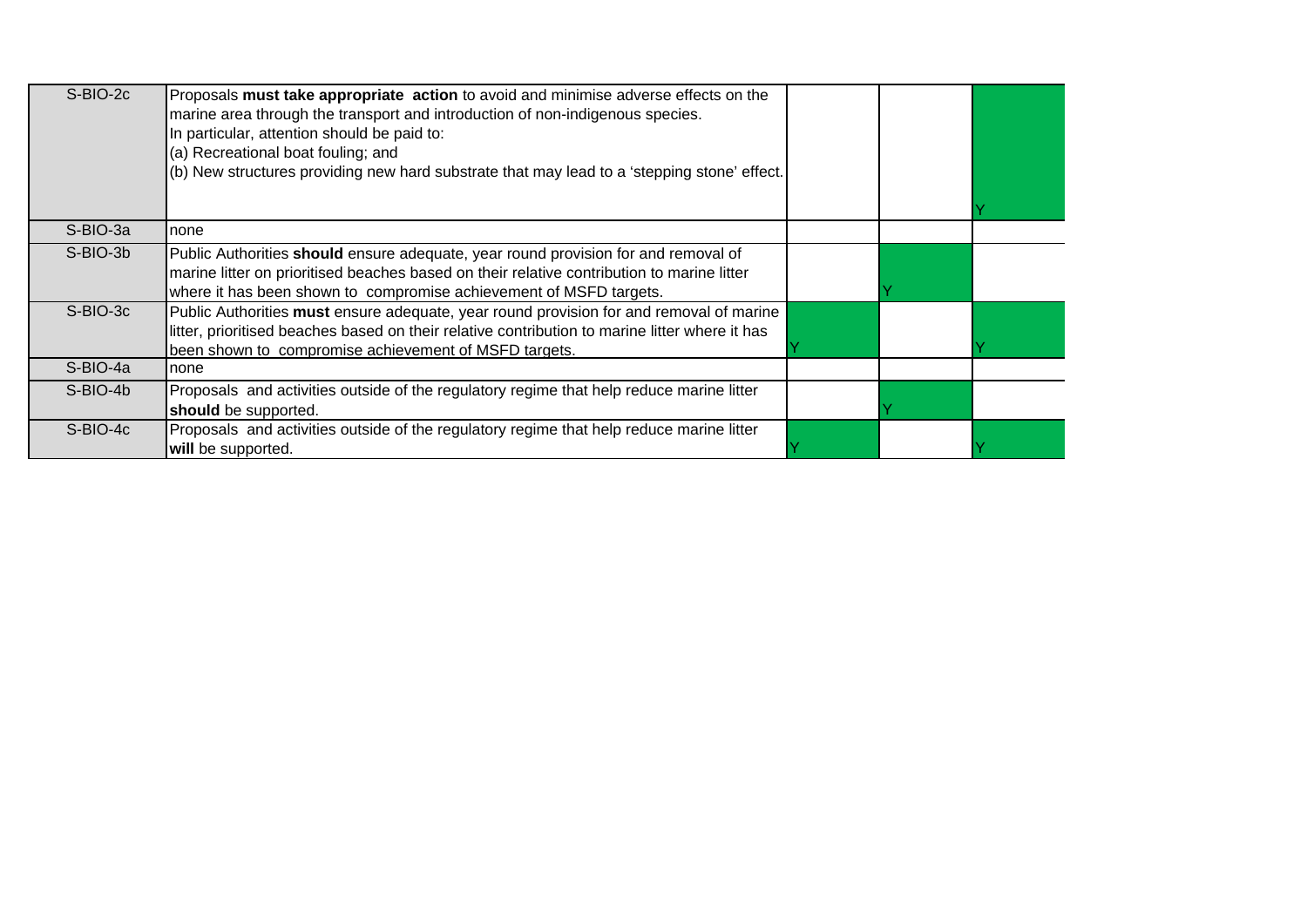| <b>OBJECTIVE 5</b> | To safeguard space for the natural marine environment to enable continued provision of ecosystem goods and services.                                                                                                                                                                                                                                                                                                                                              |        |                             |        |
|--------------------|-------------------------------------------------------------------------------------------------------------------------------------------------------------------------------------------------------------------------------------------------------------------------------------------------------------------------------------------------------------------------------------------------------------------------------------------------------------------|--------|-----------------------------|--------|
| <b>POLICY NAME</b> | <b>POLICY TEXT</b>                                                                                                                                                                                                                                                                                                                                                                                                                                                | NOILdC | $\mathbf{\Omega}$<br>NOILdC | NOILdC |
| S-DD-1a            | Proposals that re-use dredged spoil in a beneficial way should be supported.                                                                                                                                                                                                                                                                                                                                                                                      |        |                             |        |
| S-DD-1b            | Proposals that re-use dredged spoil in a beneficial way will be supported.                                                                                                                                                                                                                                                                                                                                                                                        |        |                             |        |
| S-DD-1c            | Dredging and disposal proposals must minimise use of disposal sites. Where this is not<br>possible proposals should demonstrate;<br>a)that no adverse impacts will result from the proposal<br>b) how these will be minimised if there are adverse impacts<br>c) if these cannot be minimised how the adverse impact can be mitigated<br>d) if adverse the adverse impacts cannot be minimised or mitigated the case for<br>proceeding with the proposal          |        |                             |        |
| S-FISH-1a          | Proposals should show consideration of their impacts on fish spawning and nursery<br>grounds and where possible provide evidence that they have reduced them.                                                                                                                                                                                                                                                                                                     |        |                             |        |
| S-FISH-1b          | Proposals adversely impacting fish spawning and nursery grounds should not be<br>supported unless they demonstrate, in order of preference:<br>a) how adverse impacts will be minimised<br>b) how, if the adverse impacts cannot be minimised, they will be mitigated<br>c) the case for proceeding with their proposals if it is not possible to minimise or mitigate<br>the adverse impacts                                                                     |        |                             |        |
| S-FISH-1c          | Proposals adversely impacting areas of essential fish habitat, including spawning,<br>nursery, feeding grounds and migration routes, will not be supported unless they<br>demonstrate, in order of preference:<br>a) how, adverse impacts will be minimised<br>b) how, if the adverse impacts cannot be minimised, they will be mitigated<br>c) the case for proceeding with their proposals if it is not possible to minimise or mitigate<br>the adverse impacts |        |                             |        |
| $S$ -TR-1a         | Proposals should wherever possible consider the amenity value of the environment, and<br>that amenity for the purposes of tourism and recreation are promoted and enhanced.                                                                                                                                                                                                                                                                                       |        |                             |        |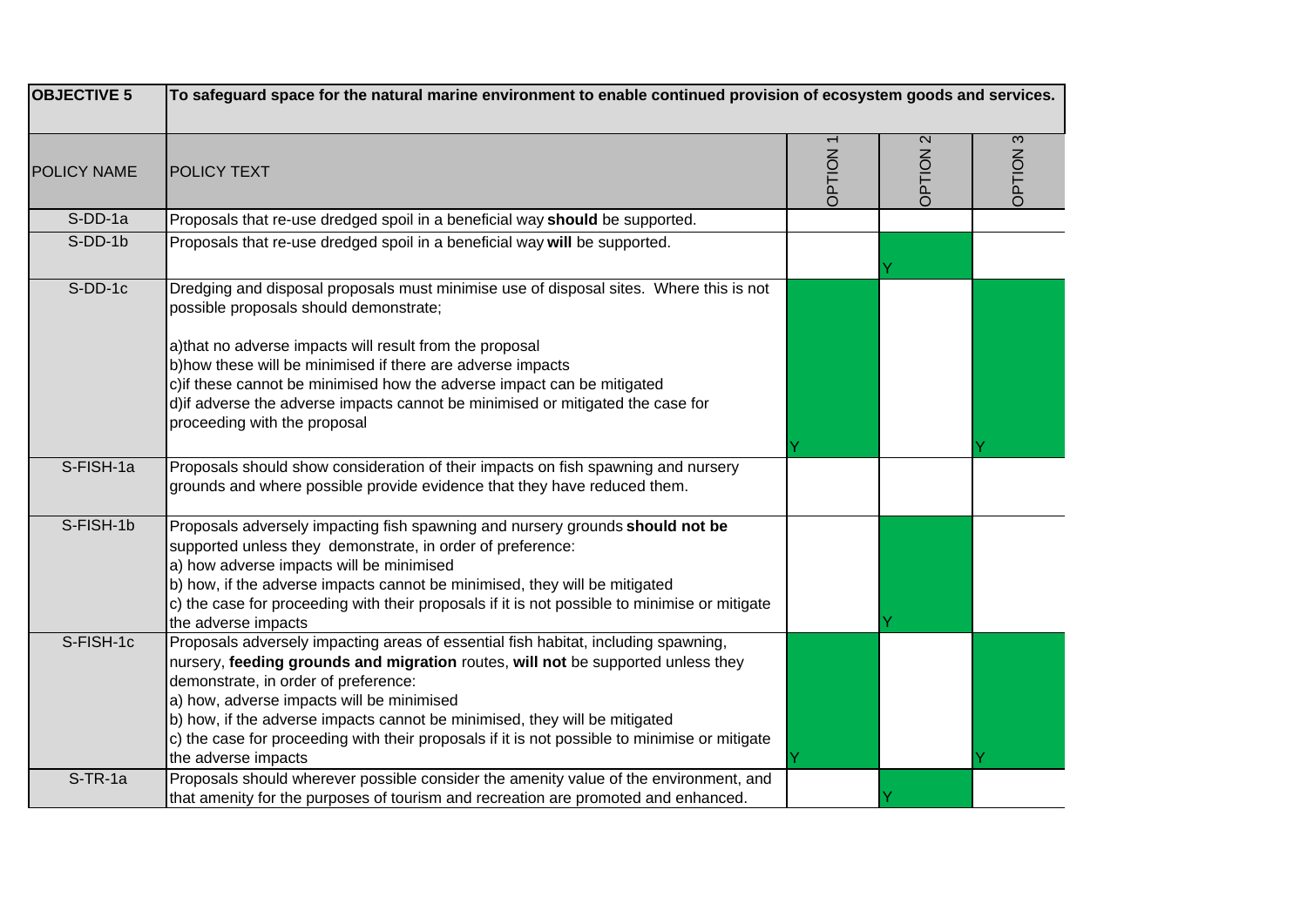| $S-TR-1b$ | Proposals for development should demonstrate that during construction and operation, in<br>order of preference:<br>a) they will not adversely impact tourism and recreation activities<br>b) how, if there are adverse impacts on tourism and recreation activities, they will<br>Iminimise them<br>c) how, if the adverse impacts cannot be minimised, they will be mitigated<br>d) the case for proceeding with the proposal if it is not possible to minimise or mitigate the<br>adverse impacts                                            |  |  |
|-----------|------------------------------------------------------------------------------------------------------------------------------------------------------------------------------------------------------------------------------------------------------------------------------------------------------------------------------------------------------------------------------------------------------------------------------------------------------------------------------------------------------------------------------------------------|--|--|
| $S-TR-1c$ | Proposals for development must demonstrate that during construction and operation, in<br>order of preference:<br>a) they will not adversely impact tourism and recreation activities<br>b) how, if there are adverse impacts on tourism and recreation activities, they will<br>Iminimise them<br>c) how, if the adverse impacts cannot be minimised, they will be mitigated                                                                                                                                                                   |  |  |
| S-BIO-5a  | Proposals should take account of the space required for coastal habitats where<br>important in their own right and/or for ecosystem functioning and provision of services.<br>Proposals should (in order of preference):<br>(a) Avoid net loss of habitat extent;<br>(b) Minimise net loss of habitat extent<br>(c) Mitigate for net loss in extent; or<br>(d) Where net loss of extent is unavoidable, state the case for proceeding with the<br>proposal.<br>Proposals <b>should</b> take steps to increase the extent of priority habitats. |  |  |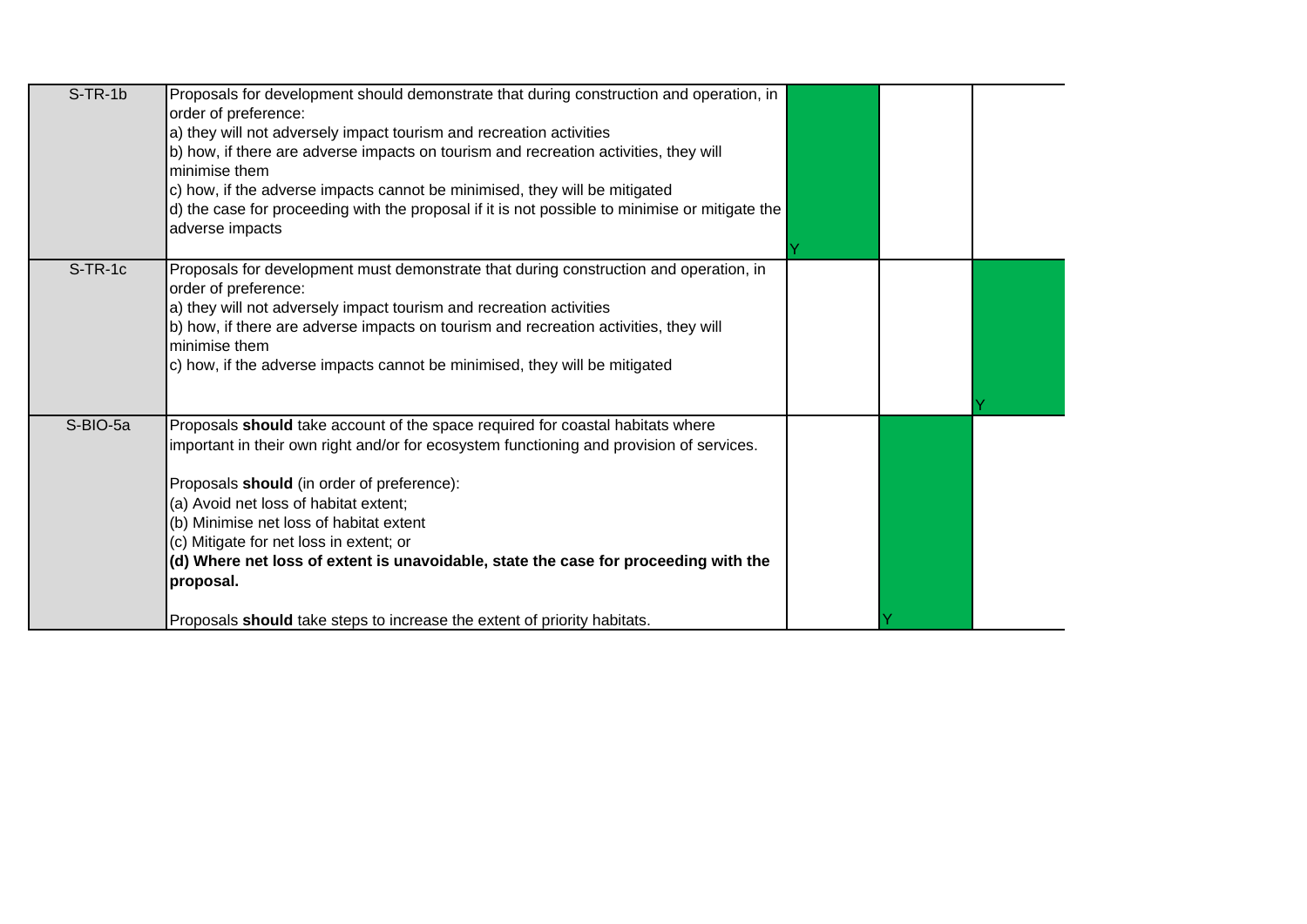| S-BIO-5b | Proposals must take account of the space required for coastal habitats where important      |  |  |
|----------|---------------------------------------------------------------------------------------------|--|--|
|          | in their own right and/or for ecosystem functioning and provision of services.              |  |  |
|          |                                                                                             |  |  |
|          | Proposals must (in order of preference):                                                    |  |  |
|          | (a) Avoid net loss of habitat extent;                                                       |  |  |
|          | (b) Minimise net loss of habitat extent                                                     |  |  |
|          | (c) Mitigate for net loss in extent; or                                                     |  |  |
|          | (d) Where net loss of extent is unavoidable, state the case for proceeding with the         |  |  |
|          | proposal.                                                                                   |  |  |
|          |                                                                                             |  |  |
|          | Proposals must take steps to increase the extent of priority habitats.                      |  |  |
|          |                                                                                             |  |  |
| S-BIO-5c | Proposals must take account of the space required for coastal habitats where important      |  |  |
|          | in their own right and/or for ecosystem functioning and provision of services.              |  |  |
|          |                                                                                             |  |  |
|          | Proposals must (in order of preference):                                                    |  |  |
|          | (a) Avoid net loss of habitat extent;                                                       |  |  |
|          | (b) Minimise net loss of habitat extent                                                     |  |  |
|          | (c) Mitigate for net loss in extent; or                                                     |  |  |
|          |                                                                                             |  |  |
|          | Proposals must take steps to increase the extent of priority habitats.                      |  |  |
|          |                                                                                             |  |  |
| S-BIO-6a | Proposals that incorporate features that maintain, enhance, and facilitate natural networks |  |  |
|          | (including habitat and species adaptation, migration and connectivity) should be            |  |  |
|          | supported. Proposals that have an adverse impact on natural networks should                 |  |  |
|          | demonstrate, (in order or preference):                                                      |  |  |
|          | (a) How such impacts will be avoided;                                                       |  |  |
|          | (b) If they cannot be avoided, how they will be minimised;                                  |  |  |
|          | (c) If they cannot be minimised, how they will be mitigated;                                |  |  |
|          | (d) If they cannot be mitigated, the case for proceeding with the proposal.                 |  |  |
|          |                                                                                             |  |  |
|          |                                                                                             |  |  |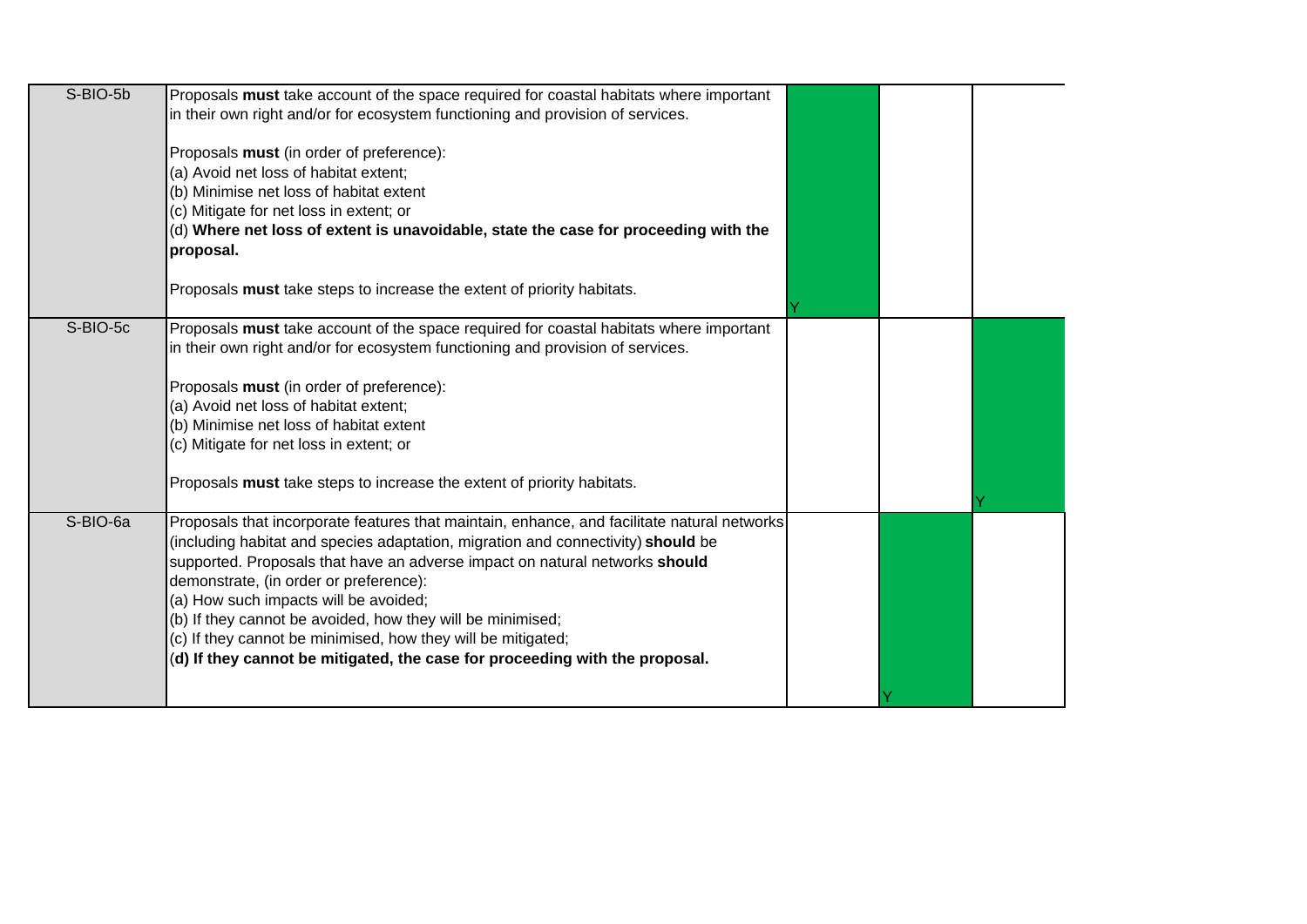| S-BIO-6b           | Proposals that incorporate features that maintain, enhance, and facilitate natural networks<br>(including habitat and species adaptation, migration and connectivity) should be<br>supported. Proposals that have an adverse impact on natural networks must<br>demonstrate, (in order or preference):<br>(a) How such impacts will be avoided;<br>(b) If they cannot be avoided, how they will be minimised;<br>(c) If they cannot be minimised, how they will be mitigated;<br>(d) If they cannot be mitigated, the case for proceeding with the proposal. |                |                   |                       |
|--------------------|--------------------------------------------------------------------------------------------------------------------------------------------------------------------------------------------------------------------------------------------------------------------------------------------------------------------------------------------------------------------------------------------------------------------------------------------------------------------------------------------------------------------------------------------------------------|----------------|-------------------|-----------------------|
| S-BIO-6c           | Proposals that incorporate features that maintain, enhance, and facilitate natural networks<br>(including habitat and species adaptation, migration and connectivity) must be supported.<br>Proposals that have an adverse impact on natural networks must demonstrate, (in order<br>or preference):<br>(a) How such impacts will be avoided;<br>(b) If they cannot be avoided, how they will be minimised;<br>(c) If they cannot be minimised, how they will be mitigated;                                                                                  |                |                   |                       |
| <b>OBJECTIVE 6</b> | Disturbance impacts on mobile species, within or reliant on the South marine plan areas, resulting from new proposals<br>and existing activities must be avoided, minimised or mitigated.                                                                                                                                                                                                                                                                                                                                                                    |                |                   |                       |
|                    |                                                                                                                                                                                                                                                                                                                                                                                                                                                                                                                                                              |                | $\mathbf{\Omega}$ | $\boldsymbol{\infty}$ |
| <b>POLICY NAME</b> | <b>POLICY TEXT</b>                                                                                                                                                                                                                                                                                                                                                                                                                                                                                                                                           | <b>DPTION1</b> | NOILdC            | NOILEGC               |
| S-DIST-1a          | Proposals, including in relation to tourism and recreational activities, within and adjacent<br>to the South plan areas should consider the cumulative adverse disturbance impacts on<br>highly mobile species of importance.                                                                                                                                                                                                                                                                                                                                |                |                   |                       |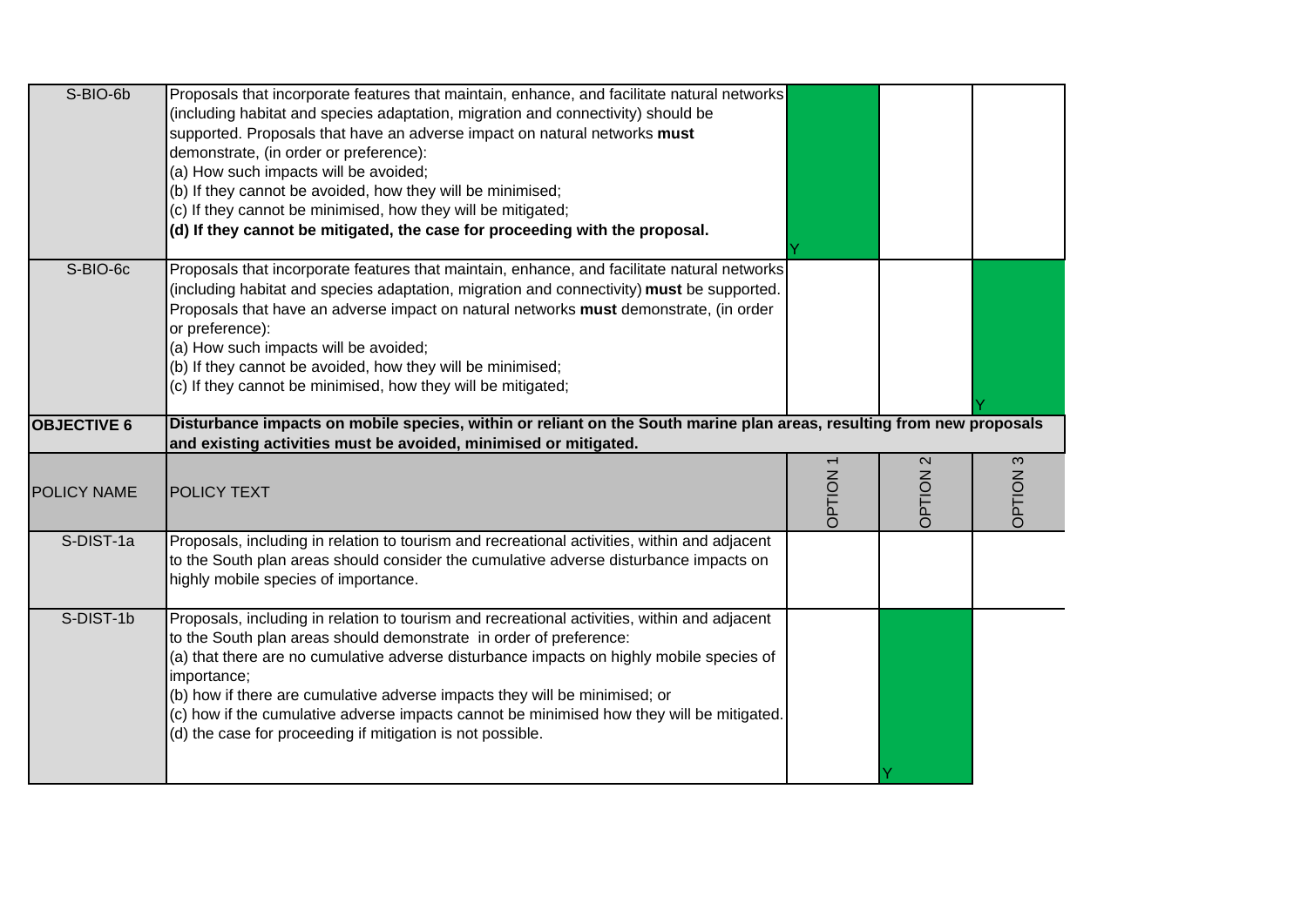| S-DIST-1c          | Proposals, including in relation to tourism and recreational activities, within and adjacent<br>to the South plan areas must demonstrate in order of preference:<br>(a) that there are no cumulative adverse disturbance impacts on highly mobile species of<br>importance;<br>(b) how if there are cumulative adverse impacts they will be minimised; or<br>(c) how if the cumulative adverse impacts cannot be minimised how they will be mitigated.<br>(d) the case for proceeding if mitigation is not possible. |  |  |
|--------------------|----------------------------------------------------------------------------------------------------------------------------------------------------------------------------------------------------------------------------------------------------------------------------------------------------------------------------------------------------------------------------------------------------------------------------------------------------------------------------------------------------------------------|--|--|
| S-DIST-2a          | none                                                                                                                                                                                                                                                                                                                                                                                                                                                                                                                 |  |  |
| S-DIST-2b          | Proposals generating impulsive noise, should contribute data to the current noise<br>registry. Decision makers should take account of any currently agreed targets under<br><b>MSFD</b> descriptor 11                                                                                                                                                                                                                                                                                                                |  |  |
| S-DIST-2c          | Proposals generating impulsive noise, must contribute data to the current noise registry.<br>Decision makers must take account of any currently agreed targets under MSFD<br>descriptor 11                                                                                                                                                                                                                                                                                                                           |  |  |
| S-DIST-3a          | Proposals that generate impulsive or ambient noise should ensure that any adverse<br>impacts are in order or preference;<br>a) minimised<br>b) how, if the adverse impacts cannot be minimised, they will be mitigated<br>c) the case for proceeding with their proposal if it is not possible to minimise or mitigate<br>the adverse impacts                                                                                                                                                                        |  |  |
| S-DIST-3b          | Proposals in areas of high impulsive or ambient noise must ensure that any adverse<br>impacts are in order of preference;<br>a) minimised<br>b) how, if the adverse impacts cannot be minimised, they will be mitigated<br>c) the case for proceeding with their proposal if it is not possible to minimise or mitigate<br>the adverse impacts                                                                                                                                                                       |  |  |
| S-DIST-3c          | Proposals that generate impulsive and or ambient noise will ensure that any adverse<br>impacts are in order of preference;<br>a) minimised<br>b) how, if the adverse impacts cannot be minimised, they will be mitigated<br>c) the case for proceeding with their proposal if it is not possible to minimise or mitigate<br>the adverse impacts                                                                                                                                                                      |  |  |
| <b>OBJECTIVE 7</b> | Cumulative impacts affecting estuarine water quality within the South Inshore Plan area should be addressed through                                                                                                                                                                                                                                                                                                                                                                                                  |  |  |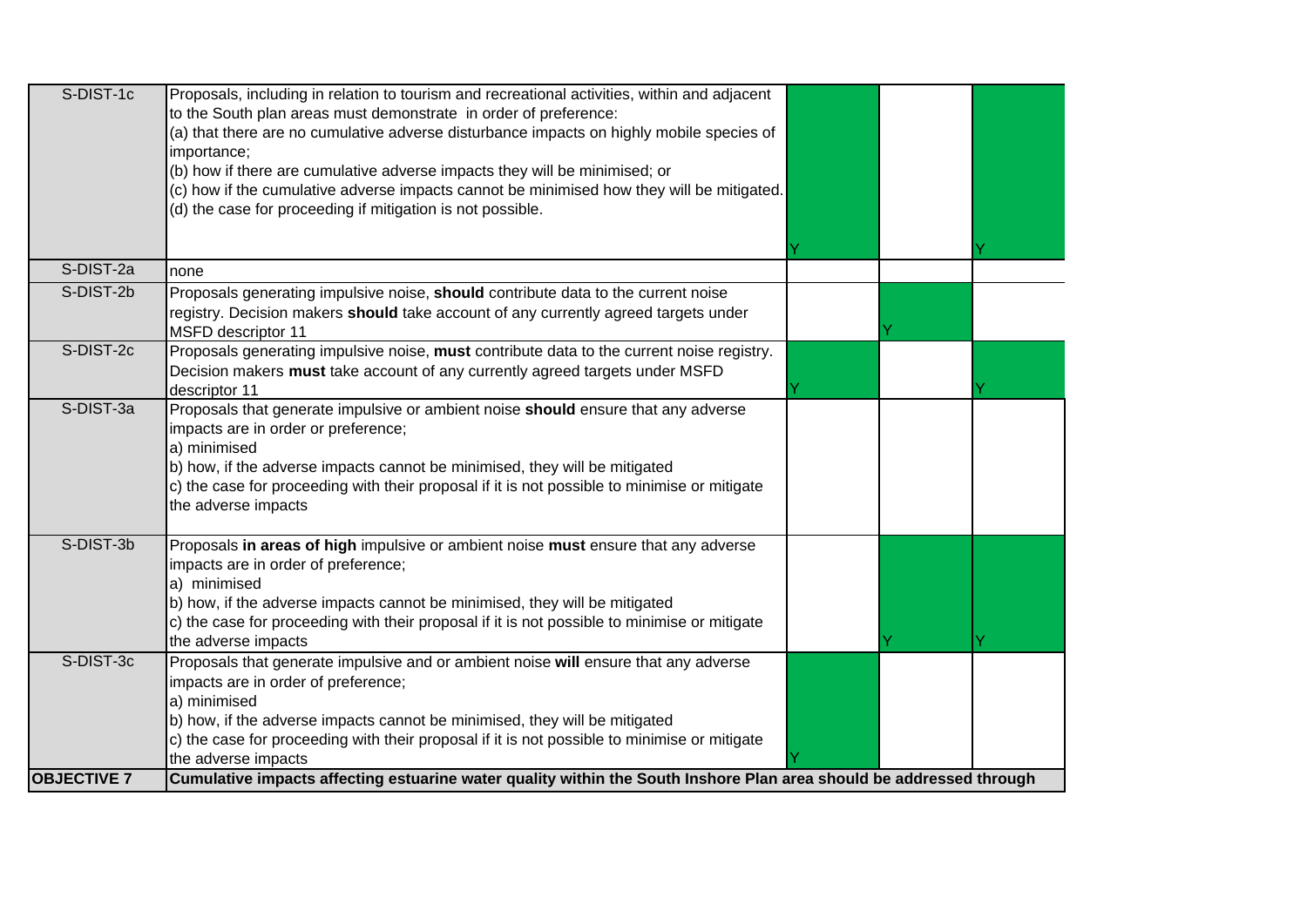| POLICY NAME | <b>POLICY TEXT</b>                                                                                                                                                                                                                                                                                                                                                                                                                                                                                                                                                                                                                                                                       | <b>DPTION1</b> | $\overline{2}$<br>NOILdC | 3<br>NOILdC |
|-------------|------------------------------------------------------------------------------------------------------------------------------------------------------------------------------------------------------------------------------------------------------------------------------------------------------------------------------------------------------------------------------------------------------------------------------------------------------------------------------------------------------------------------------------------------------------------------------------------------------------------------------------------------------------------------------------------|----------------|--------------------------|-------------|
| S-BIO-7a    | Proposals should demonstrate consideration of the integrity of habitat and species<br>assemblages that provide water filtration ecosystem services, using best available<br>evidence.                                                                                                                                                                                                                                                                                                                                                                                                                                                                                                    |                |                          |             |
| S-BIO-7b    | Proposals that maintain or enhance habitats and species assemblages providing water<br>filtration ecosystem services should be supported.<br>If proposals have potential significant adverse effects upon these habitats and species<br>assemblages, applicants should demonstrate (in order or preference):<br>(a) that there are no adverse impacts on these ecosystem services;<br>(b) how if there are adverse impacts they will be minimised; or<br>(c) how if the adverse impacts cannot be minimised how they will be mitigated to ensure<br>continuation of the ecosystem service(s).<br>(d) the case for proceeding if mitigation is not possible.                              |                |                          |             |
| S-BIO-7c    | Proposals that incorporate features that maintain, enhance, and facilitate natural networks<br>Proposals that maintain or enhance habitats and species assemblages providing water<br>filtration ecosystem services will be supported.<br>If proposals have potential significant adverse effects upon these habitats and species<br>assemblages, applicants must demonstrate (in order or preference):<br>(a) that there are no adverse impacts on these ecosystem services;<br>(b) how if there are adverse impacts they will be minimised; or<br>(c) how if the adverse impacts cannot be minimised how they will be mitigated to ensure<br>continuation of the ecosystem service(s). |                |                          |             |
| $S-WQ-1a$   | Proposals will be required to demonstrate that they have considered the risk of<br>resuspension of sediment where appropriate                                                                                                                                                                                                                                                                                                                                                                                                                                                                                                                                                            |                |                          |             |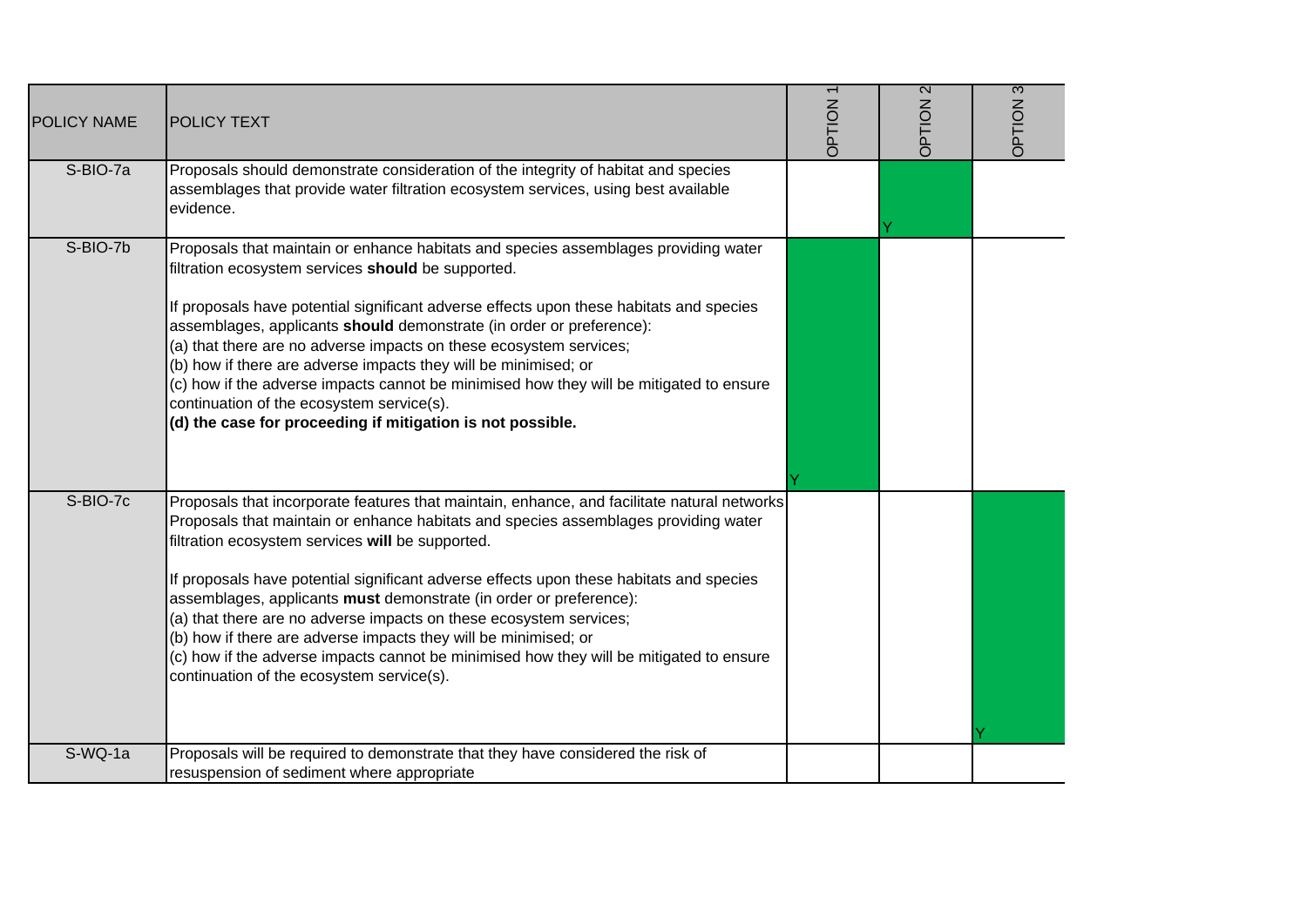| $S-WQ-1b$ | Proposals will be required to demonstrate that they have considered the risk of<br>resuspension of sediment.<br>If proposals will result in the resuspension of sediment they should demonstrate (in order<br>or preference):<br>(a) that they have avoided the risk of resuspension of sediment<br>(b) how if there if there is a risk it will be minimised; or<br>(c) how if the risk cannot be minimised how they will be mitigated<br>(d) the case for proceeding if mitigation is not possible                                                                                                        |  |  |
|-----------|------------------------------------------------------------------------------------------------------------------------------------------------------------------------------------------------------------------------------------------------------------------------------------------------------------------------------------------------------------------------------------------------------------------------------------------------------------------------------------------------------------------------------------------------------------------------------------------------------------|--|--|
| S-WQ-1c   | Proposals will be required to demonstrate that they have considered the risk of<br>resuspension of sediment.<br>If proposals will result in the resuspension of sediment they should demonstrate (in order<br>or preference):<br>(a) that they have avoided the risk of resuspension of sediment<br>(b) how if there if there is a risk it will be minimised; or<br>(c) how if the risk cannot be minimised how they will be mitigated.                                                                                                                                                                    |  |  |
| S-WQ-2a   | Decision-makers should ensure that activities taking place in close proximity to estuaries<br>have considered their impact on estuarine water quality both on their own and in<br>combination with other developments within the South Plan area.                                                                                                                                                                                                                                                                                                                                                          |  |  |
| S-WQ-2b   | Decision-makers should ensure that activities have considered their impact on estuarine<br>water quality both on their own and in combination with other developments within the<br>South Plan area.<br>If proposals have adverse impacts upon estuarine water quality they should demonstrate<br>(in order or preference):<br>(a) that there are no adverse impacts on the water quality<br>(b) how if there are adverse impacts they will be minimised; or<br>(c) how if the adverse impacts cannot be minimised how they will be mitigated<br>(d) the case for proceeding if mitigation is not possible |  |  |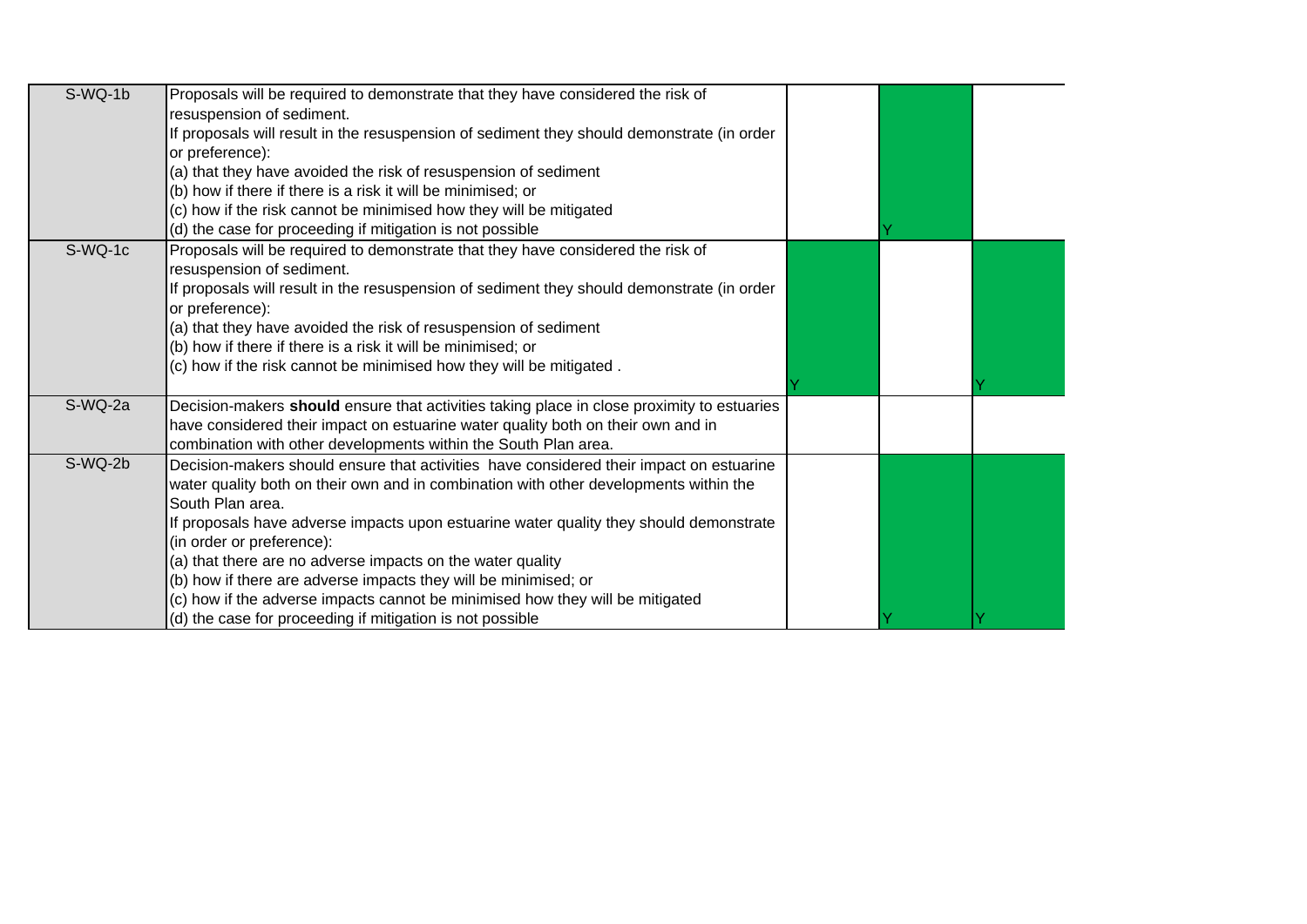| S-WQ-2c | Decision-makers will ensure that activities have considered their impact on estuarine<br>water quality both on their own and in combination with other developments within the<br>South Plan area.                                                                                                                                    |  |  |
|---------|---------------------------------------------------------------------------------------------------------------------------------------------------------------------------------------------------------------------------------------------------------------------------------------------------------------------------------------|--|--|
|         | If proposals have adverse impacts upon estuarine water quality they should demonstrate<br>(in order or preference):<br>(a) that there are no adverse impacts on the water quality<br>(b) how if there are adverse impacts they will be minimised; or<br>(c) how if the adverse impacts cannot be minimised how they will be mitigated |  |  |
| S-WQ-3a | none                                                                                                                                                                                                                                                                                                                                  |  |  |
| S-WQ-3b | Activities that can deliver an improvement to estuarine water quality should be supported<br>wherever possible.                                                                                                                                                                                                                       |  |  |
| S-WQ-3c | Activities that can deliver an improvement to estuarine water quality will be<br>supported.                                                                                                                                                                                                                                           |  |  |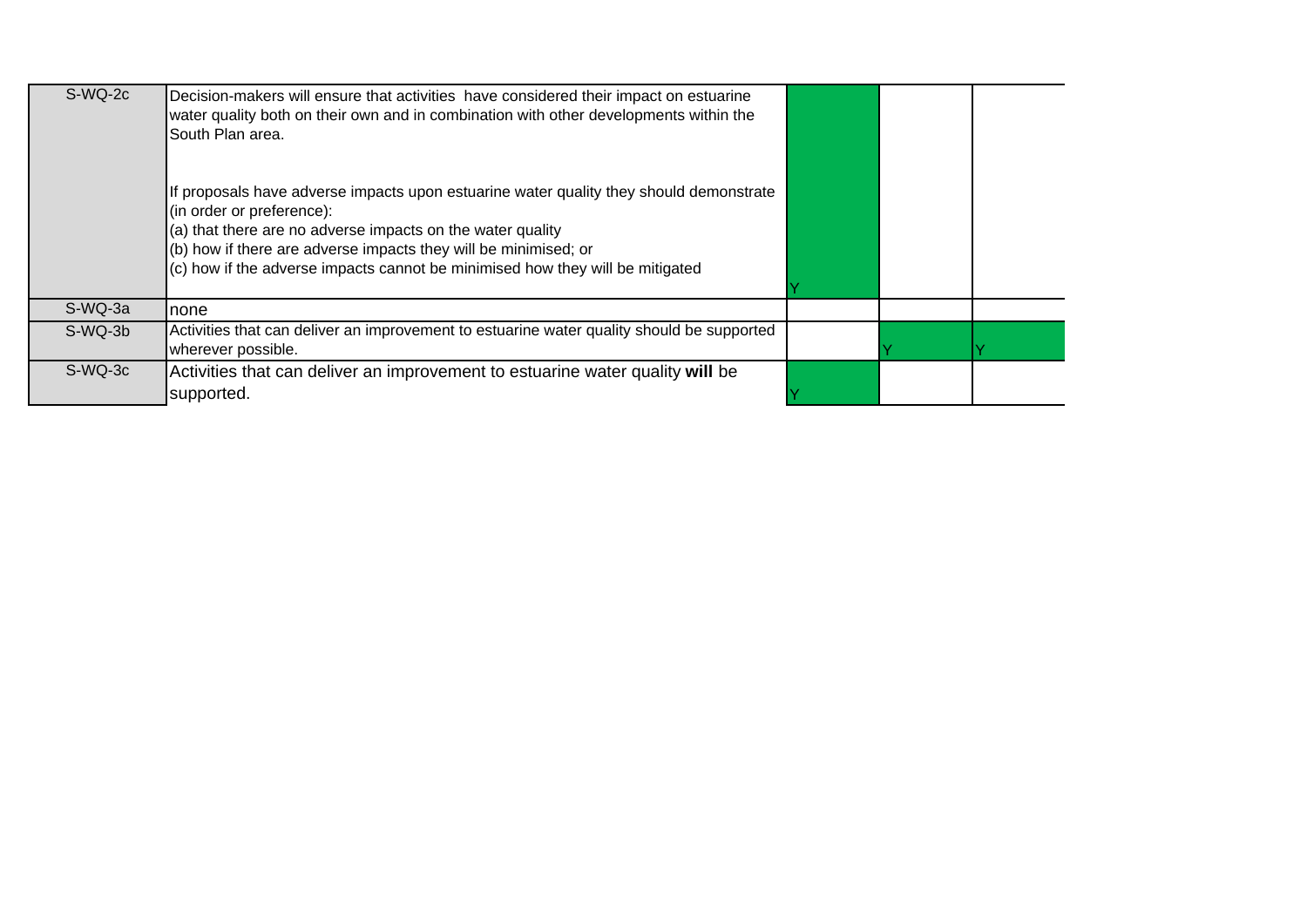| <b>OBJECTIVE 8</b> | Displacement of marine activities should be avoided, minimised or mitigated in order to achieve a net gain in social                                                                                                                                                                                                                                                                                                          |               |                          |             |
|--------------------|-------------------------------------------------------------------------------------------------------------------------------------------------------------------------------------------------------------------------------------------------------------------------------------------------------------------------------------------------------------------------------------------------------------------------------|---------------|--------------------------|-------------|
| <b>POLICY NAME</b> | <b>POLICY TEXT</b>                                                                                                                                                                                                                                                                                                                                                                                                            | <b>NOILdC</b> | $\overline{2}$<br>NOILdC | 3<br>NOILdC |
| S-AGG-1a           | Proposals within an area subject to an Exploration and Option Agreement with The Crown<br>Estate may not be supported unless it is demonstrated that the other development or<br>activity is compatible with aggregate extraction or there are exceptional circumstances.                                                                                                                                                     |               |                          |             |
| S-AGG-1b           | Proposals within an area subject to an Exploration and Option Agreement with The Crown<br>Estate should not be supported unless it is demonstrated that the other development or<br>activity is compatible with aggregate extraction or there are exceptional circumstances.                                                                                                                                                  |               |                          |             |
| S-AGG-1c           | Proposals within an area subject to an Exploration and Option Agreement with The Crown<br>Estate should not be supported unless it is demonstrated that the other development or<br>activity is compatible with aggregate extraction.                                                                                                                                                                                         |               |                          |             |
| S-AGG-1d           | Proposals within an area subject to an Exploration and Option Agreement with The Crown<br>Estate will not be supported unless it is demonstrated that the other development or<br>activity is compatible with aggregate extraction.                                                                                                                                                                                           |               |                          |             |
| S-AGG-2a           | Proposals (in the marine plan areas) that require aggregates as part of their construction<br>should use the most sustainable source of aggregates supply.                                                                                                                                                                                                                                                                    |               |                          |             |
| S-AGG-2b           | Preference may be given to proposals (in the marine plan areas) that require aggregates<br>as part of their construction which use the most sustainable source of aggregates supply,<br>ideally marine aggregates. If this is not appropriate, proposals should state why.                                                                                                                                                    |               |                          |             |
| S-AGG-2c           | Preference should be given to proposals (in the marine plan areas) that require<br>aggregates as part of their construction that use the most sustainable source of<br>aggregates supply, ideally marine aggregates. If this is not appropriate, proposals should<br>state why.                                                                                                                                               |               |                          |             |
| S-AGG-2d           | Proposals that require aggregates as part of their construction should use the most<br>sustainable source of aggregates supply, ideally marine aggregates. If this is not<br>appropriate, proposals should state why                                                                                                                                                                                                          |               |                          |             |
| S-FISH-2a          | Proposals that adversely impact fishers access to, or cause displacement of fishers from,<br>areas of fishing activity are unlikely to be supported.                                                                                                                                                                                                                                                                          |               |                          |             |
| S-FISH-2b          | Proposals that adversely impact fishers access to, or cause displacement of fishers from,<br>areas of fishing activity should not be supported unless they can demonstrate :<br>a) how adverse impacts will be minimised<br>b) how, if the adverse impacts cannot be minimised, they will be mitigated<br>c) the case for proceeding with their proposal if it is not possible to minimise or mitigate<br>the adverse impacts |               |                          |             |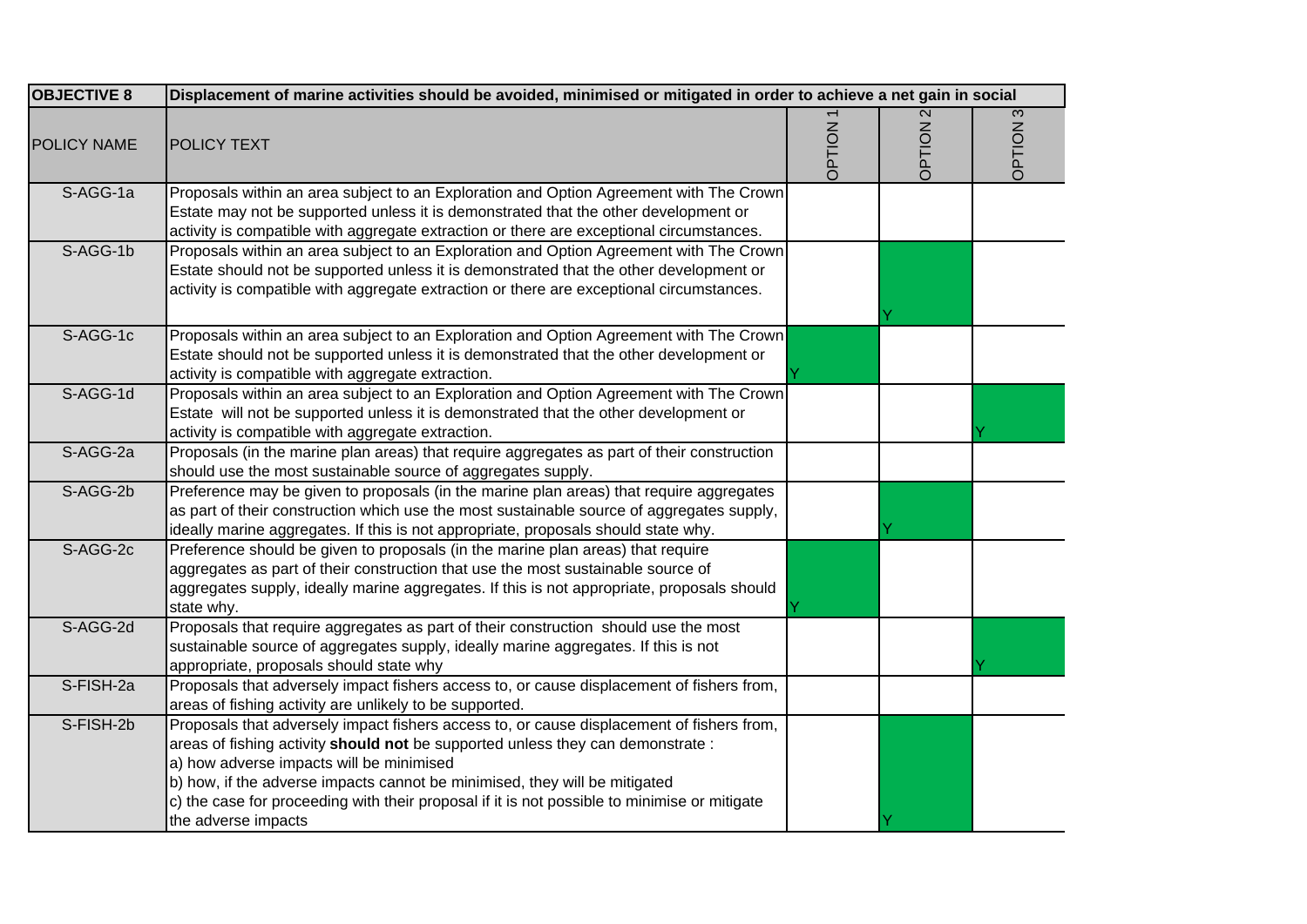| S-FISH-2c  | Proposals that adversely impact fishers access to, or cause displacement of fishers from,               |  |  |
|------------|---------------------------------------------------------------------------------------------------------|--|--|
|            | areas of fishing activity must not be supported unless they can demonstrate:                            |  |  |
|            | a) how adverse impacts will be minimised                                                                |  |  |
|            | b) how, if the adverse impacts cannot be minimised, they will be mitigated                              |  |  |
|            | c) the case for proceeding with their proposal if it is not possible to minimise or mitigate            |  |  |
|            | the adverse impacts                                                                                     |  |  |
| S-FISH-2d  | Proposals that adversely impact fishers access to, or cause displacement of fishers from,               |  |  |
|            | areas of fishing activity must not be supported unless they can demonstrate, in order of                |  |  |
|            | preference:                                                                                             |  |  |
|            | a) how adverse impacts will be minimised                                                                |  |  |
|            | b) how, if the adverse impacts cannot be minimised, they will be mitigated                              |  |  |
|            |                                                                                                         |  |  |
|            |                                                                                                         |  |  |
| S-FISH-3a  | Proposals that show consideration of the future needs of the fishing industry to adapt or               |  |  |
|            | redistribute due to the effects of climate change may be supported.                                     |  |  |
| S-FISH-3b  | Proposals that support the diversification of the fishing industry and or enhances fishing              |  |  |
|            | industry resilience to the effects of climate change should be supported.                               |  |  |
|            |                                                                                                         |  |  |
| S-FISH-3c  | Proposals that support the diversification of the fishing industry and or enhances fishing              |  |  |
|            | industry resilience to the effects of climate change will be supported.                                 |  |  |
|            |                                                                                                         |  |  |
| $S$ -TR-2a | Proposals should consider their impacts on areas of recreational activity : recreational                |  |  |
|            | boating, angling and small water craft use (surfing, kite surfing, etc) and where practical             |  |  |
|            | seek to reduce those impacts                                                                            |  |  |
| $S-TR-2b$  | Proposals should consider the spatial and temporal aspects of tourism and recreation and                |  |  |
|            | employ suitable planning and management approaches. These should demonstrate in<br>order of preference: |  |  |
|            | a) that they will not adversely impact on tourism and recreation activities                             |  |  |
|            | b) how, if there are adverse impacts on tourism and recreation activities, they will                    |  |  |
|            | minimise them                                                                                           |  |  |
|            | c) how, if the adverse impacts cannot be minimised, they will be mitigated                              |  |  |
|            |                                                                                                         |  |  |
|            |                                                                                                         |  |  |
|            | d) the case for proceeding with the proposal if it is not possible to minimise or mitigate the          |  |  |
|            | adverse impacts                                                                                         |  |  |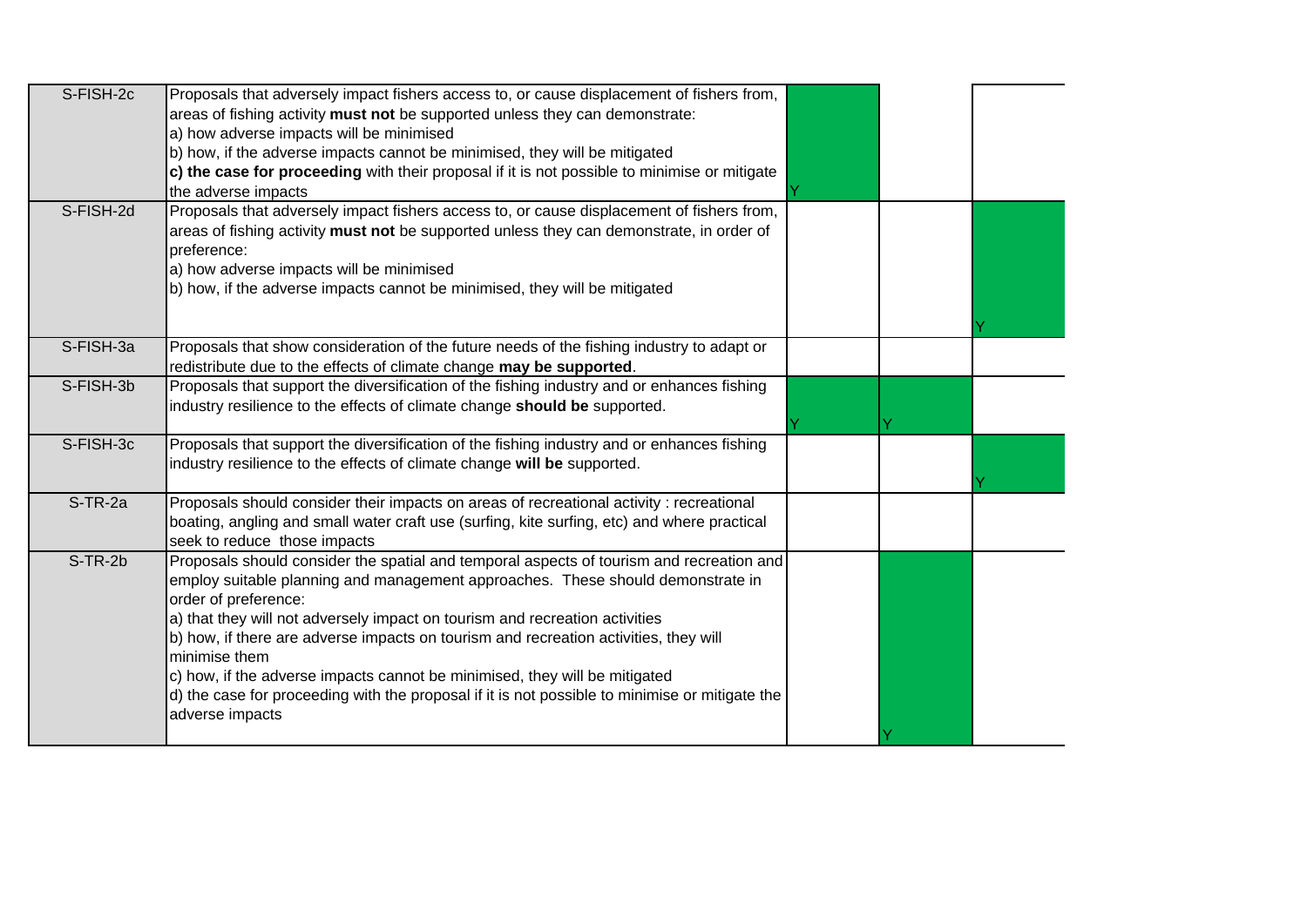| $S-TR-2c$          | Proposals that require static objects in the South marine plan areas, should demonstrate,<br>in order of preference:<br>a) that they will not adversely impact on recreational boating routes<br>b) how, if there are adverse impacts on recreational boating routes, they will minimise<br>them<br>c) how, if the adverse impacts cannot be minimised, they will be mitigated<br>d) the case for proceeding with the proposal if it is not possible to minimise or mitigate the<br>adverse impacts                                                                                                                                                                   |               |                     |                    |
|--------------------|-----------------------------------------------------------------------------------------------------------------------------------------------------------------------------------------------------------------------------------------------------------------------------------------------------------------------------------------------------------------------------------------------------------------------------------------------------------------------------------------------------------------------------------------------------------------------------------------------------------------------------------------------------------------------|---------------|---------------------|--------------------|
| S-TR-2d            | Proposals must present specific mitigation<br>measures in the event that they are shown to have the potential to adversely influence<br>established or possible future tourism or recreation activities                                                                                                                                                                                                                                                                                                                                                                                                                                                               |               |                     |                    |
| S-GOV-1a           | Proposals resulting in adverse effects through displacement of other existing or<br>authorised (but yet to be implemented) activities should not be supported. Where it is not<br>possible to avoid displacement proposals should demonstrate in order of preference:<br>a) how, if there are adverse impacts resulting in displacement by the proposal, they will<br>minimise them; or<br>b) how, if the adverse impacts resulting in displacement by the proposal, cannot be<br>minimised, they will be mitigated against; or<br>c) the case for proceeding with the proposal if it is not possible to minimise or mitigate the<br>adverse impacts of displacement. |               |                     |                    |
| S-GOV-1b           | Proposals resulting in adverse effects through displacement of other existing or<br>authorised (but yet to be implemented) activities are unlikely to be supported. Where it is<br>not possible to avoid displacement proposals should demonstrate in order of preference:<br>a) how, if there are adverse impacts resulting in displacement by the proposal, they will<br>minimise them; or<br>b) how, if the adverse impacts resulting in displacement by the proposal, cannot be<br>minimised, they will be mitigated against.                                                                                                                                     |               |                     |                    |
| S-GOV-1c           | Proposals should ensure that they will avoid displacement of other existing or authorised<br>(but yet to be implemented) activities.                                                                                                                                                                                                                                                                                                                                                                                                                                                                                                                                  |               |                     |                    |
| <b>OBJECTIVE 9</b> | Maintenance and enhancement of access to, and within, the south plan areas (that is appropriate to its setting and                                                                                                                                                                                                                                                                                                                                                                                                                                                                                                                                                    |               |                     |                    |
| <b>POLICY NAME</b> | <b>POLICY TEXT</b>                                                                                                                                                                                                                                                                                                                                                                                                                                                                                                                                                                                                                                                    | <b>OPTION</b> | OPTION <sub>2</sub> | $\infty$<br>NOILdC |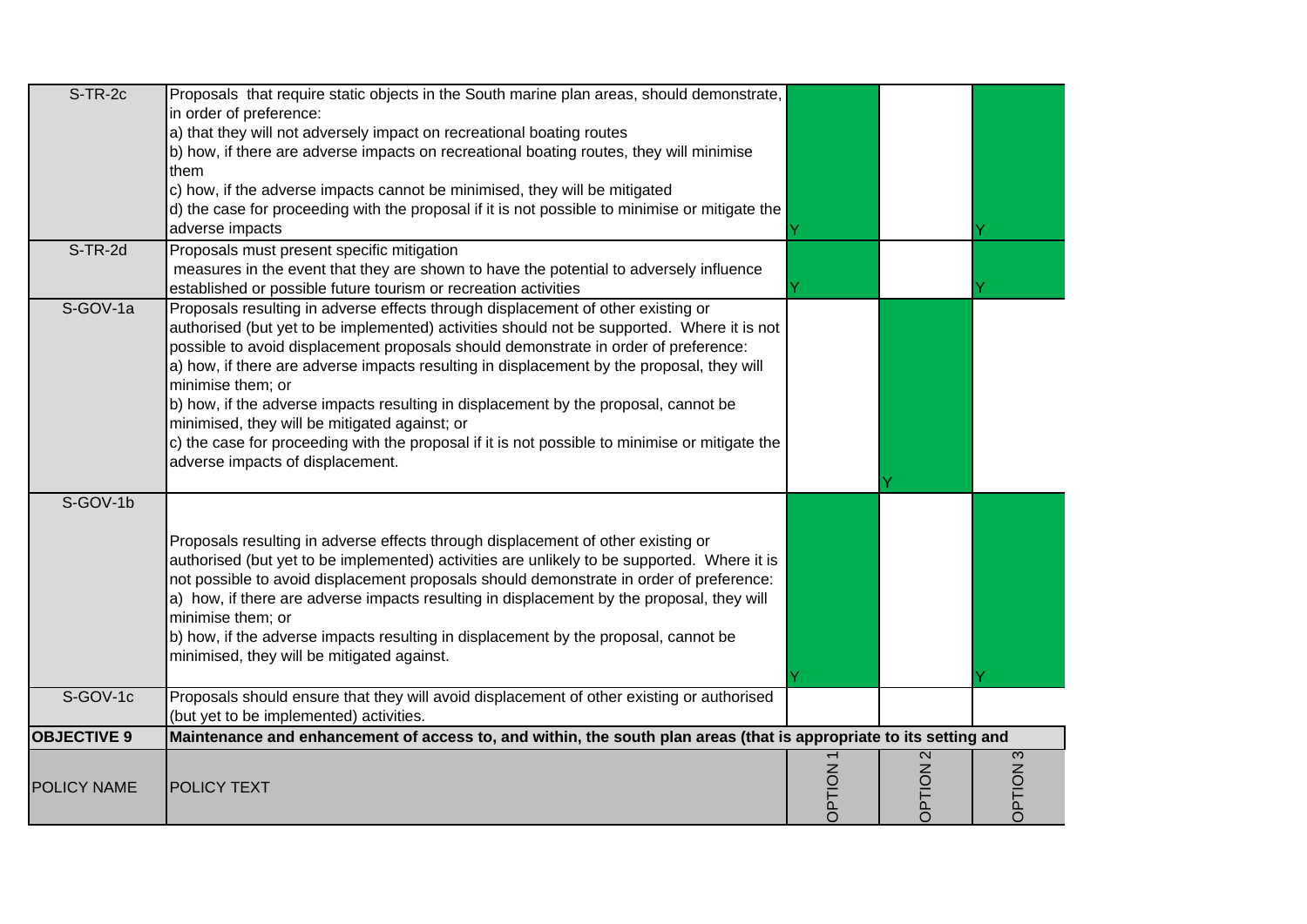| $S$ -TR-3a          | Proposals should facilitate improved access to, and within, the marine and coastal                                           |                |                           |          |
|---------------------|------------------------------------------------------------------------------------------------------------------------------|----------------|---------------------------|----------|
|                     | environment for the purposes of recreation and to promote tourism where the access is                                        |                |                           |          |
|                     | appropriate to its setting and equitable to existing users.                                                                  |                |                           |          |
| $S-TR-3b$           | Proposals must demonstrate that during construction, operation and decommissioning, in                                       |                |                           |          |
|                     | order of preference:                                                                                                         |                |                           |          |
|                     | a) they will include or support public access to marine environment for the purposes of<br>tourism and recreation;           |                |                           |          |
|                     | b) how, if there will be adverse impacts on public access to the marine environment for                                      |                |                           |          |
|                     | the purpose of tourism and recreation, they will minimise them;                                                              |                |                           |          |
|                     | c) how, if the adverse impacts on public access for tourism and recreation cannot be<br>minimised they will be mitigated; or |                |                           |          |
|                     | d) the case for proceeding with the proposal if it is not possible to minimise or mitigate the                               |                |                           |          |
|                     | restrictions to public access to the marine environment for the purposes of tourism or                                       |                |                           |          |
|                     | recreation.                                                                                                                  |                |                           |          |
|                     |                                                                                                                              |                |                           |          |
| S-TR-3c             | Proposals must demonstrate that during construction, operation and decommissioning, in                                       |                |                           |          |
|                     | order of preference:                                                                                                         |                |                           |          |
|                     | a) they will include or support public access to marine environment for the purposes of                                      |                |                           |          |
|                     | tourism and recreation;                                                                                                      |                |                           |          |
|                     | b) how, if there will be adverse impacts on public access to the marine environment for                                      |                |                           |          |
|                     | the purpose of tourism and recreation, they will minimise them; or                                                           |                |                           |          |
|                     | c) how, if the adverse impacts on public access for tourism and recreation cannot be                                         |                |                           |          |
|                     | minimised they will be mitigated.                                                                                            |                |                           |          |
|                     |                                                                                                                              |                |                           |          |
|                     |                                                                                                                              |                |                           |          |
| <b>OBJECTIVE 10</b> | Features significant to the historic environment of the South marine plan areas, that are not designated as heritage         |                |                           |          |
|                     |                                                                                                                              |                | $\boldsymbol{\mathsf{N}}$ | $\infty$ |
|                     |                                                                                                                              |                |                           |          |
| POLICY NAME         | <b>POLICY TEXT</b>                                                                                                           | <b>DPTION1</b> | NOILdC                    | NOILEC   |
|                     |                                                                                                                              |                |                           |          |
| S-HER-1a            | Proposals that avoid compromising or harming newly-discovered or non-designated                                              |                |                           |          |
|                     | heritage assets should be supported. Where it is not possible to avoid compromising or                                       |                |                           |          |
|                     | harming proposals should consider completing a survey (archaeological or otherwise)                                          |                |                           |          |
|                     | and demonstrate that impacts to the heritage asset has been considered.                                                      |                |                           |          |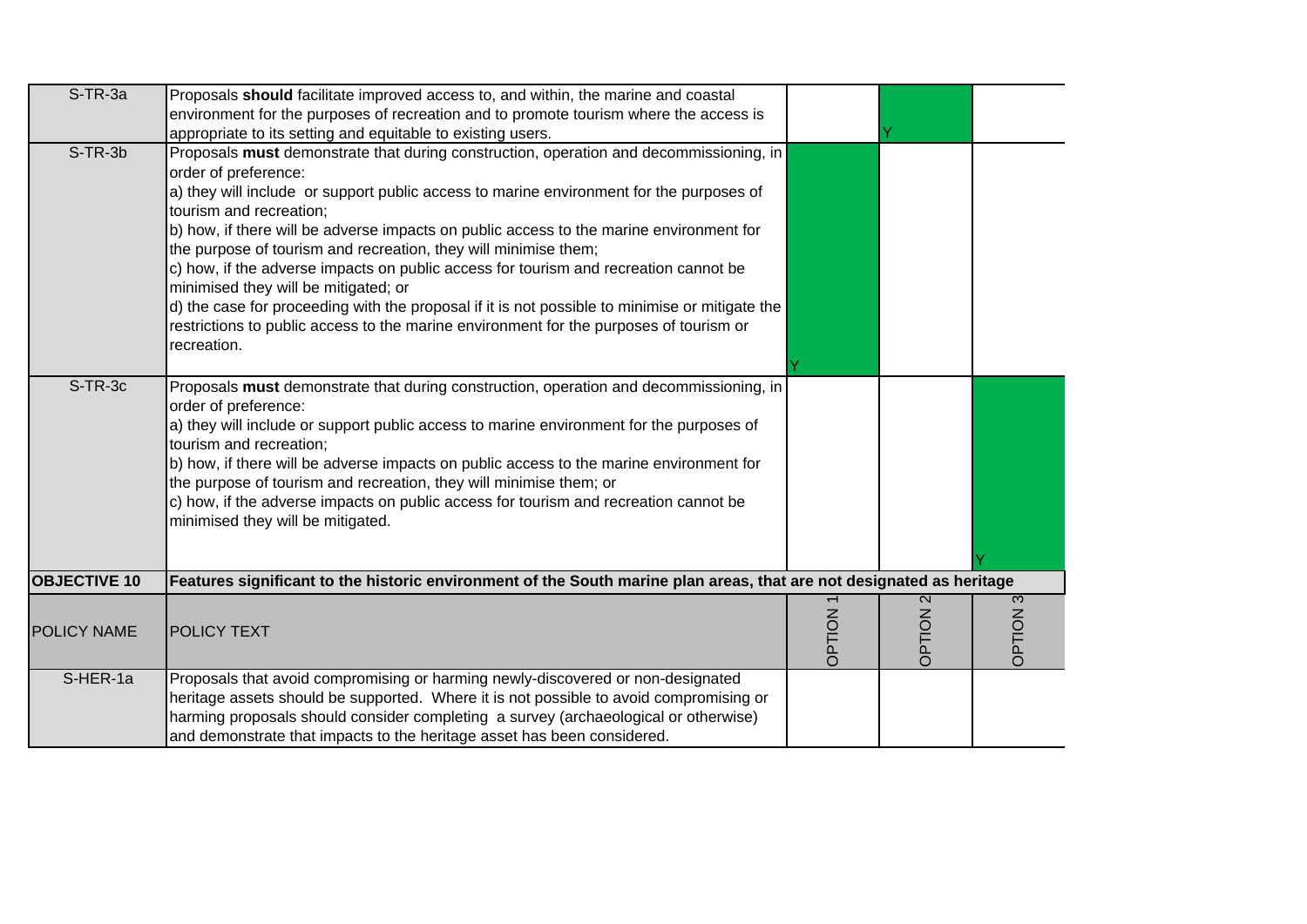| S-HER-1b            | Proposals should avoid compromising or harming newly-discovered or non-designated<br>heritage assets. Where it is not possible to avoid compromise or harm proposals should<br>demonstrate in order of preference:<br>a) that a survey (archaeological or otherwise) has been completed and that they will not<br>compromise or harm elements which contribute to the significance of the heritage asset;<br>or<br>b) how, if there is potential of compromise or harm caused to unknown or non-designated<br>heritage assets, it will be minimised; or<br>$ c $ how, where compromise or harm caused to unknown or non-designated heritage<br>assets cannot be minimised, it will be mitigated against; or<br>d) the case for proceeding with the proposal if it is not possible to minimise or mitigate<br>compromise or harm to the heritage asset. |               |                             |                 |
|---------------------|--------------------------------------------------------------------------------------------------------------------------------------------------------------------------------------------------------------------------------------------------------------------------------------------------------------------------------------------------------------------------------------------------------------------------------------------------------------------------------------------------------------------------------------------------------------------------------------------------------------------------------------------------------------------------------------------------------------------------------------------------------------------------------------------------------------------------------------------------------|---------------|-----------------------------|-----------------|
| S-HER-1c            | Proposals will avoid compromising or harming newly-discovered or non-designated<br>heritage assets. Where it is not possible to avoid compromise or harm proposals should<br>demonstrate in order of preference:<br>a) that a survey (archaeological or otherwise) has been completed and that they will not<br>compromise or harm elements which contribute to the significance of the heritage asset;<br>or<br>b) how, if there is potential of compromise or harm caused to unknown or non-designated<br>heritage assets, it will be minimised; or<br>c) how, where compromise or harm caused to unknown or non-designated heritage<br>assets cannot be minimised, it will be mitigated against.                                                                                                                                                    |               |                             |                 |
| <b>OBJECTIVE 11</b> | Decisions should consider the seascape of an area, and its constituent marine character and visual resource.                                                                                                                                                                                                                                                                                                                                                                                                                                                                                                                                                                                                                                                                                                                                           |               |                             |                 |
| POLICY NAME         | <b>POLICY TEXT</b>                                                                                                                                                                                                                                                                                                                                                                                                                                                                                                                                                                                                                                                                                                                                                                                                                                     | <b>OPTION</b> | $\mathbf{\Omega}$<br>NOILdC | <b>OPTION 3</b> |
| S-CHA-1a            | Proposals that may affect seascape of an area should demonstrate that areas afforded<br>protection under law will not be adversely impacted. In all other areas, Proposals that may<br>affect the visual resource of an area should consider a seascape assessment where one<br>is available                                                                                                                                                                                                                                                                                                                                                                                                                                                                                                                                                           |               |                             |                 |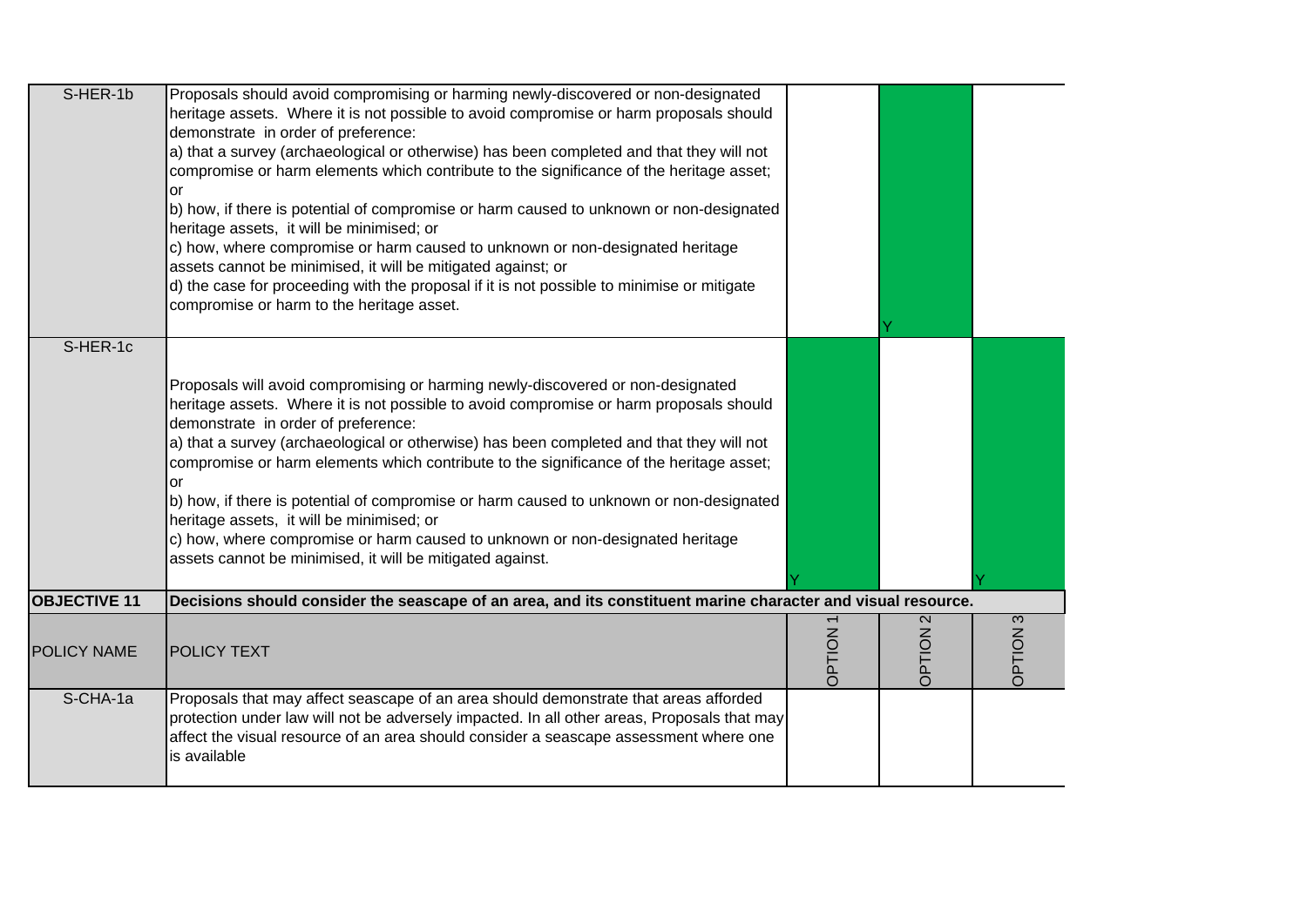| S-CHA-1b | Proposals not adversely affecting the seascape of an area will be supported. Where this   |  |  |
|----------|-------------------------------------------------------------------------------------------|--|--|
|          | is not possible proposals should demonstrate, in order of preference:                     |  |  |
|          | a) the measures taken to avoid adverse impacts on the seascape of an area; or             |  |  |
|          | b) how, if there are adverse impacts on the seascape of an area, they will minimise them; |  |  |
|          | lor                                                                                       |  |  |
|          | c) how, where these adverse impacts on the seascape of an area cannot be minimised,       |  |  |
|          | they will be mitigated against.                                                           |  |  |
| S-CHA-1c | Inone                                                                                     |  |  |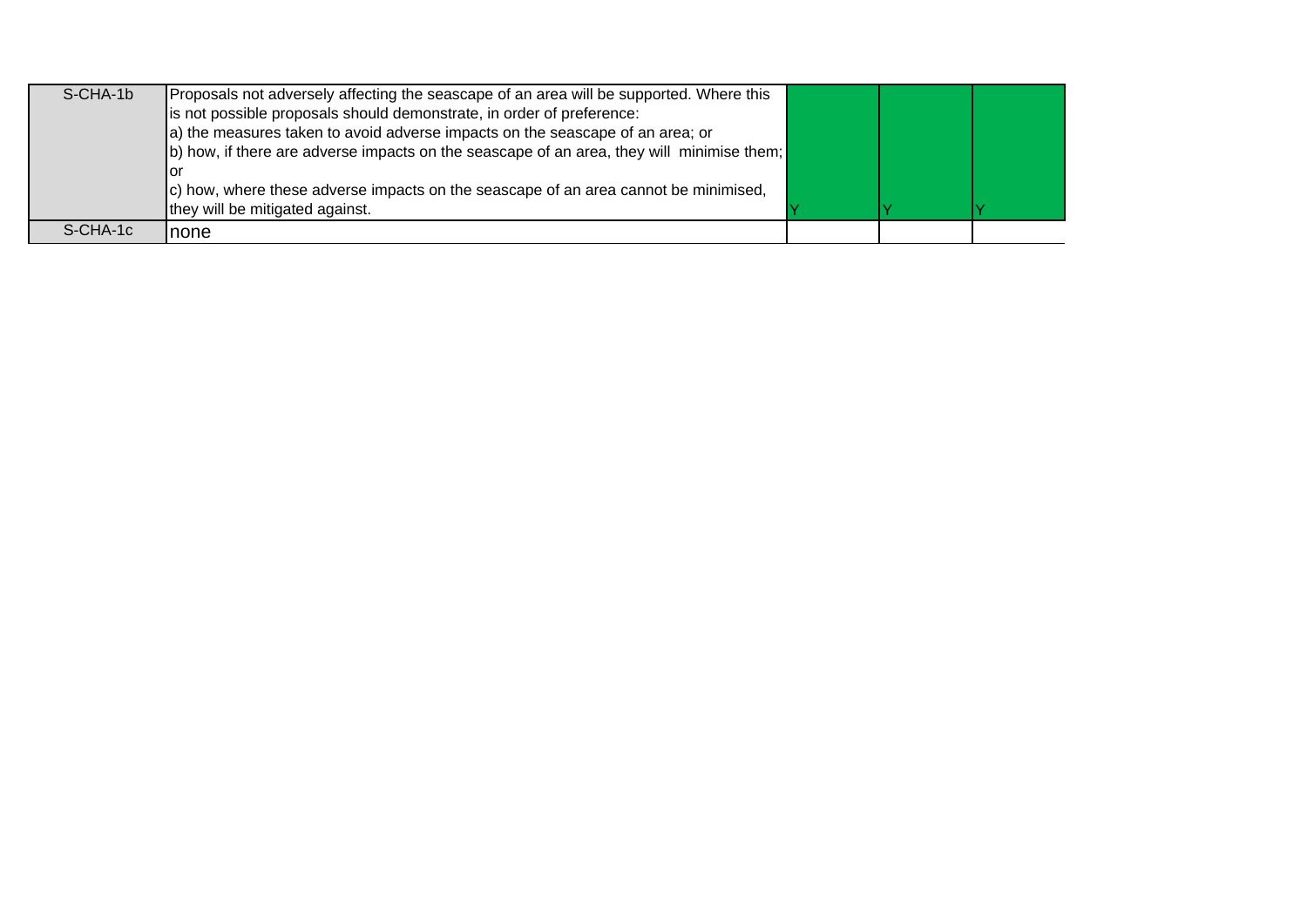| <b>OBJECTIVE 12</b> | To provide space to support existing, and facilitate future sustainable economic activity through the encouragement of                                                                                                                                                                                                                                                                                                                                                                                                                                                                                                                     |        |                                    |        |
|---------------------|--------------------------------------------------------------------------------------------------------------------------------------------------------------------------------------------------------------------------------------------------------------------------------------------------------------------------------------------------------------------------------------------------------------------------------------------------------------------------------------------------------------------------------------------------------------------------------------------------------------------------------------------|--------|------------------------------------|--------|
| POLICY NAME         | <b>POLICY TEXT</b>                                                                                                                                                                                                                                                                                                                                                                                                                                                                                                                                                                                                                         | NOILdC | $\mathbf{\Omega}$<br><b>OPTION</b> | NOILdC |
| S-CO-1a             | Proposals should demonstrate they have considered other affected activities using or<br>proposing to use the footprint proposed (including certain areas as shown in maps (Figs<br>XYZ)                                                                                                                                                                                                                                                                                                                                                                                                                                                    |        |                                    |        |
| $S-CO-1b$           | Proposals should consider opportunities for other affected sectors/activities<br>sharing the same footprint proposed (including certain areas as shown in maps (Figs<br>XYZ)                                                                                                                                                                                                                                                                                                                                                                                                                                                               |        |                                    |        |
| $S-CO-1c$           | Proposals will consider opportunities for other activities to use the same footprint as<br>their proposal. This can be achieved through co-location of activities (including certain<br>areas as shown in maps (figx XYZ).                                                                                                                                                                                                                                                                                                                                                                                                                 |        |                                    |        |
| S-DEF-1a            | none                                                                                                                                                                                                                                                                                                                                                                                                                                                                                                                                                                                                                                       |        |                                    |        |
| S-DEF-1b            | Proposals in or affecting Ministry of Defence Danger and Exercise Areas should not be<br>authorised without agreement from the Ministry of Defence                                                                                                                                                                                                                                                                                                                                                                                                                                                                                         |        |                                    |        |
| S-DEF-1c            | Proposals in or affecting Ministry of Defence Danger and Exercise Areas must not be<br>authorised without agreement from the Ministry of Defence. Further consideration of how<br>the proposal can collocate with MOD activities should be demonstrated.                                                                                                                                                                                                                                                                                                                                                                                   |        |                                    |        |
| S-TIDE-1a           | Proposals demonstrating that they will not adversely affect the ability to<br>harvest/harness/capitalise on the tidal resource will be supported. Where this is not<br>possible proposals should demonstrate, in order of preference:<br>a) That they will not compromise potential development of a tidal stream project.<br>b) How, if there are any adverse impacts on potential tidal stream deployment, they will<br>minimise them<br>c) How, if the adverse impacts cannot be minimised, they will be mitigated<br>d) The case for proceeding with the proposal if it is not possible to minimise or mitigate<br>the adverse impacts |        |                                    |        |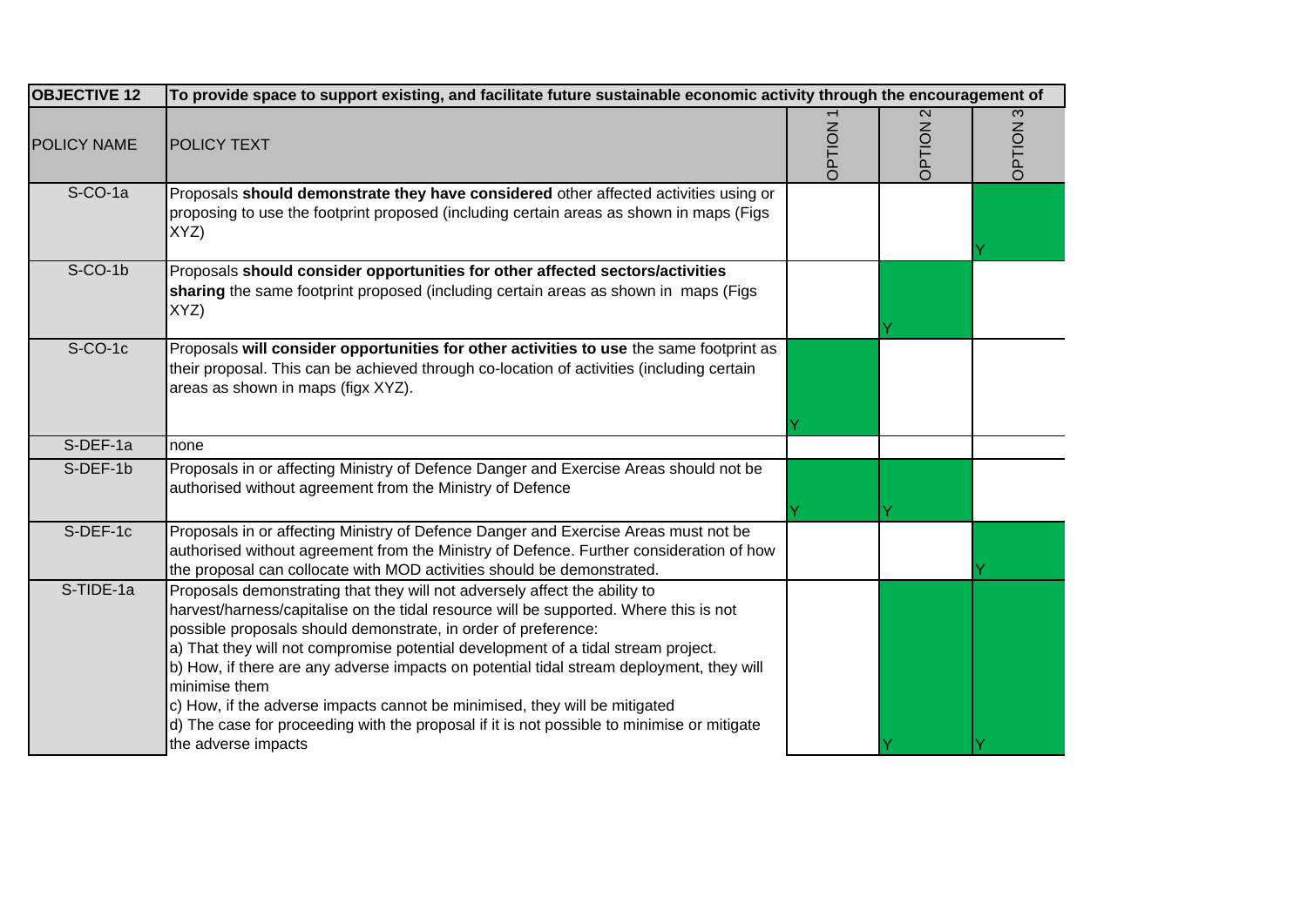| S-TIDE-1b | In areas identified as being of tidal stream resource, proposals should demonstrate, in<br>order of preference:<br>a) That they will not compromise potential development of a tidal stream project.<br>b) How, if there are any adverse impacts on potential tidal stream deployment, they will<br>minimise them<br>c) How, if the adverse impacts cannot be minimised, they will be mitigated<br>d) The case for proceeding with the proposal if it is not possible to minimise or mitigate<br>the adverse impacts                                                                                                     |  |  |
|-----------|--------------------------------------------------------------------------------------------------------------------------------------------------------------------------------------------------------------------------------------------------------------------------------------------------------------------------------------------------------------------------------------------------------------------------------------------------------------------------------------------------------------------------------------------------------------------------------------------------------------------------|--|--|
| S-TIDE-1c | Proposals for non tidal energy projects within existing tidal lease areas will not be<br>supported.                                                                                                                                                                                                                                                                                                                                                                                                                                                                                                                      |  |  |
| $S-PS-1a$ | Proposals should demonstrate consideration of International Maritime Organization<br>routeing systems where they spatially overlap with vessel traffic within them (see map -<br>map in this case indicates IMO routeing systems only).                                                                                                                                                                                                                                                                                                                                                                                  |  |  |
| $S-PS-1b$ | Proposals that require static sea surface infrastructure or that significantly reduce under-<br>keel clearance should not be authorised within or between International Maritime<br>Organization routeing systems (see map - map in this case indicates routeing systems<br>and traffic patterns linked to them moving through the plan area).                                                                                                                                                                                                                                                                           |  |  |
| $S-PS-1c$ | none                                                                                                                                                                                                                                                                                                                                                                                                                                                                                                                                                                                                                     |  |  |
| S-PS-2a   | Proposals that require static sea surface infrastructure or that significantly reduce under-<br>keel clearance should minimise displacement of shipping where identified through project-<br>specific assessment.                                                                                                                                                                                                                                                                                                                                                                                                        |  |  |
| $S-PS-2b$ | Proposals that require static sea surface infrastructure or that significantly reduce under-<br>keel clearance that encroaches upon important navigation routes (see map) should not be<br>authorised unless there are exceptional circumstances. Proposals should:<br>a) be compatible with the need to maintain space for safe navigation, avoiding adverse<br>economic impact;<br>b) anticipate and provide for future safe navigational requirements where evidence and/or<br>stakeholder input allows and;<br>c) account for impacts upon navigation in-combination with other existing and proposed<br>activities. |  |  |
| $S-PS-2c$ | Proposals that have a significantly adverse impact upon commercial vessel transits<br>should not be supported.                                                                                                                                                                                                                                                                                                                                                                                                                                                                                                           |  |  |
| $S-PS-3a$ | Proposals should minimise displacement of passenger services where identified through<br>project-specific assessment.                                                                                                                                                                                                                                                                                                                                                                                                                                                                                                    |  |  |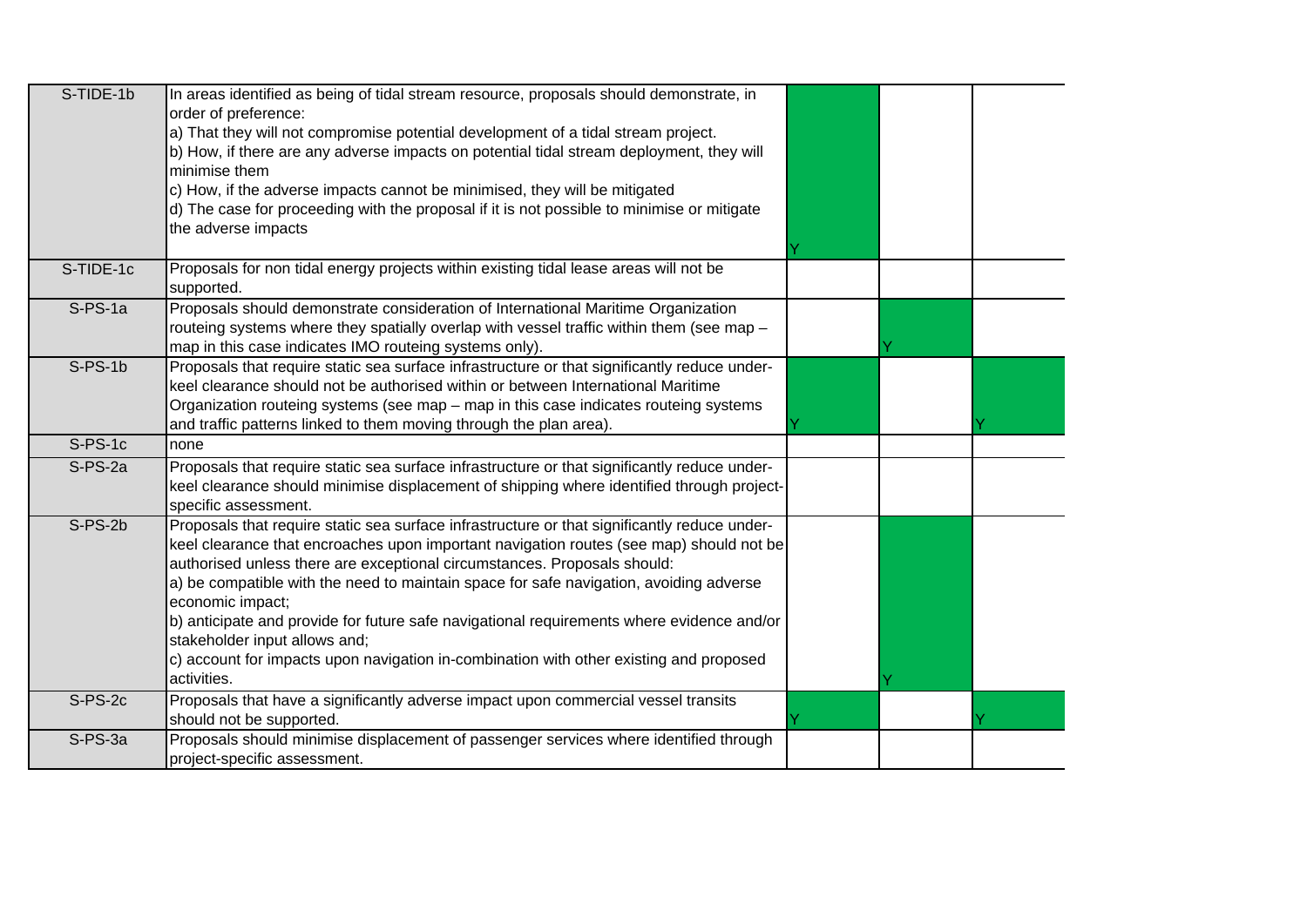| $S-PS-3b$ | Proposals that may have an adverse impact upon the economic viability of passenger             |  |  |
|-----------|------------------------------------------------------------------------------------------------|--|--|
|           | services (see map) should demonstrate, in order of preference:                                 |  |  |
|           | a) that they will not adversely impact the viability of passenger services;                    |  |  |
|           | b) how, if there are adverse impacts, these will be minimised;                                 |  |  |
|           | c) how, if the adverse impacts cannot be minimised they will be mitigated;                     |  |  |
|           | d) the case for proceeding with the proposal if it is not possible to minimise or mitigate the |  |  |
|           | adverse impacts                                                                                |  |  |
| S-PS-3c   | Proposals that have a significantly adverse impact upon passenger vessel transits should       |  |  |
|           | not be supported.                                                                              |  |  |
| $S-PS-4a$ | Proposals that do not adversely impact upon port activity will be supported. Where this is     |  |  |
|           | not possible proposals should demonstrate:                                                     |  |  |
|           | a) how adverse impacts will be avoided;                                                        |  |  |
|           | b) how, if there are adverse impacts, these will be minimised;                                 |  |  |
|           | c) how, if the adverse impacts arising cannot be minimised, they will be mitigated;            |  |  |
|           | d) the case for proceeding with the proposal if it is not possible to minimise or mitigate the |  |  |
|           | adverse impacts identified.                                                                    |  |  |
|           |                                                                                                |  |  |
| S-PS-4b   | Proposals should demonstrate, in order of preference:                                          |  |  |
|           | a) that they will not interfere with current activity and future opportunity for expansion of  |  |  |
|           | ports and harbours;                                                                            |  |  |
|           | b) how, if the proposal may interfere with current activity and future opportunities for       |  |  |
|           | expansion, they will minimise this;                                                            |  |  |
|           | c) how, if the interference cannot be minimised, it will be mitigated;                         |  |  |
|           | d) the case for proceeding if it is not possible to minimise or mitigate the interference.     |  |  |
| $S-PS-4c$ | Proposals that have a significantly adverse impact upon ports and harbours should not be       |  |  |
|           | supported.                                                                                     |  |  |
| S-AGG-3a  | Proposals in areas where a licence for extraction of aggregates has been granted or            |  |  |
|           | formally applied for should demonstrate consideration of this prospective or actual use.       |  |  |
| S-AGG-3b  | Proposals in areas where a licence for extraction of aggregates has been granted or            |  |  |
|           | formally applied for should demonstrate in order of preference:                                |  |  |
|           | a) that they will avoid adverse impacts on aggregate extraction;                               |  |  |
|           | b) how, if there are adverse impacts on aggregate extraction, they will minimise these;        |  |  |
|           | c) how, if the adverse impacts cannot be minimised, they will be mitigated.                    |  |  |
| S-AGG-3c  | Proposals in areas where extraction of aggregates has been licensed or formally applied        |  |  |
|           | for should demonstrate compatibility with aggregates extraction.                               |  |  |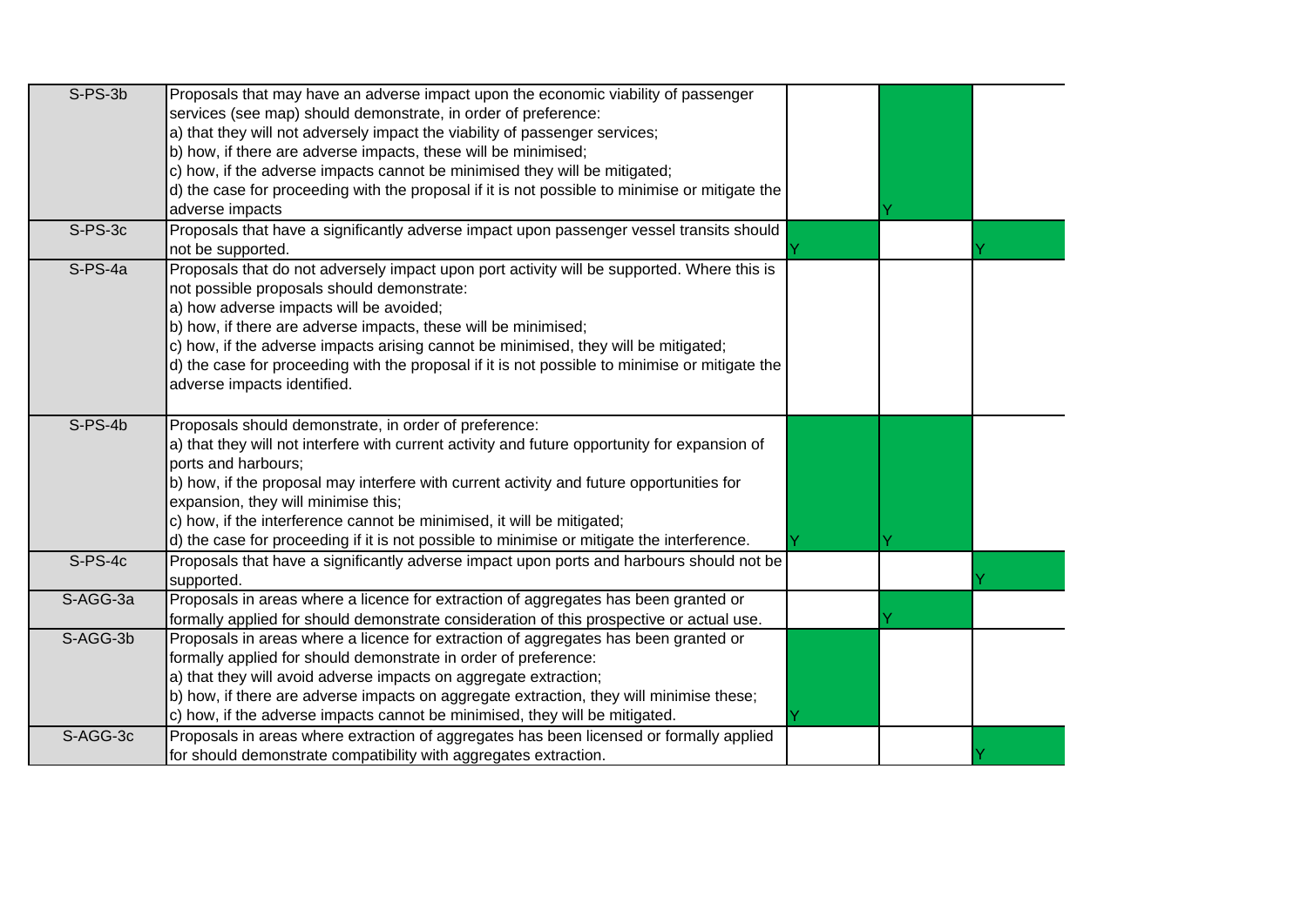| S-AGG-4a | Within defined areas of future technical opportunity for marine aggregate extraction,         |  |  |
|----------|-----------------------------------------------------------------------------------------------|--|--|
|          | proposals should demonstrate in order of preference:                                          |  |  |
|          | a) that they will not, prevent aggregate extraction                                           |  |  |
|          | b) how, if there are adverse impacts on aggregate extraction, they will minimise these        |  |  |
|          | c) how, if the adverse impacts cannot be minimised, they will be mitigated                    |  |  |
|          | d) the case for proceeding with the application if it is not possible to minimise or mitigate |  |  |
|          | the adverse impacts                                                                           |  |  |
| S-AGG-4b | Within defined areas of future technical opportunity for marine aggregate extraction,         |  |  |
|          | proposals should demonstrate in order of preference:                                          |  |  |
|          | a) that they will avoid adverse impacts on aggregate extraction                               |  |  |
|          | b) how, if there are adverse impacts on aggregate extraction, they will minimise these        |  |  |
|          | c) how, if the adverse impacts cannot be minimised, they will be mitigated                    |  |  |
| S-AGG-4c | Within defined areas of future technical opportunity for marine aggregate extraction,         |  |  |
|          | proposals should demonstrate that they will not prevent aggregate extraction, and             |  |  |
|          | extraction should take place prior to any installation of sub-sea structures                  |  |  |
| S-DD-2a  | Proposals in areas of dredging and disposal activities should demonstrate compatibility       |  |  |
|          | with the activity.                                                                            |  |  |
|          | Where this is not possible proposals should demonstrate;                                      |  |  |
|          |                                                                                               |  |  |
|          | a) that no adverse impacts will result from the proposal                                      |  |  |
|          | b) how these will be minimised if there are adverse impacts                                   |  |  |
|          | c) how, if these cannot be minimised, the adverse impact can be mitigated                     |  |  |
|          | d) the case for proceeding with the proposal, if adverse impacts cannot be minimised or       |  |  |
|          | mitigated                                                                                     |  |  |
| S-DD-2b  | Proposals in areas of dredging and disposal activities will demonstrate compatibility with    |  |  |
|          | the activity.                                                                                 |  |  |
|          | Where this is not possible proposals should demonstrate;                                      |  |  |
|          |                                                                                               |  |  |
|          | a) that no adverse impacts will result from the proposal                                      |  |  |
|          | b) how these will be minimised if there are adverse impacts                                   |  |  |
|          | c) how, if these cannot be minimised, the adverse impact can be mitigated                     |  |  |
|          | d) the case for proceeding with the proposal, if adverse impacts cannot be minimised or       |  |  |
|          | mitigated                                                                                     |  |  |
| S-DD-2c  | Proposals conflicting with dredging and disposal activities will not be supported.            |  |  |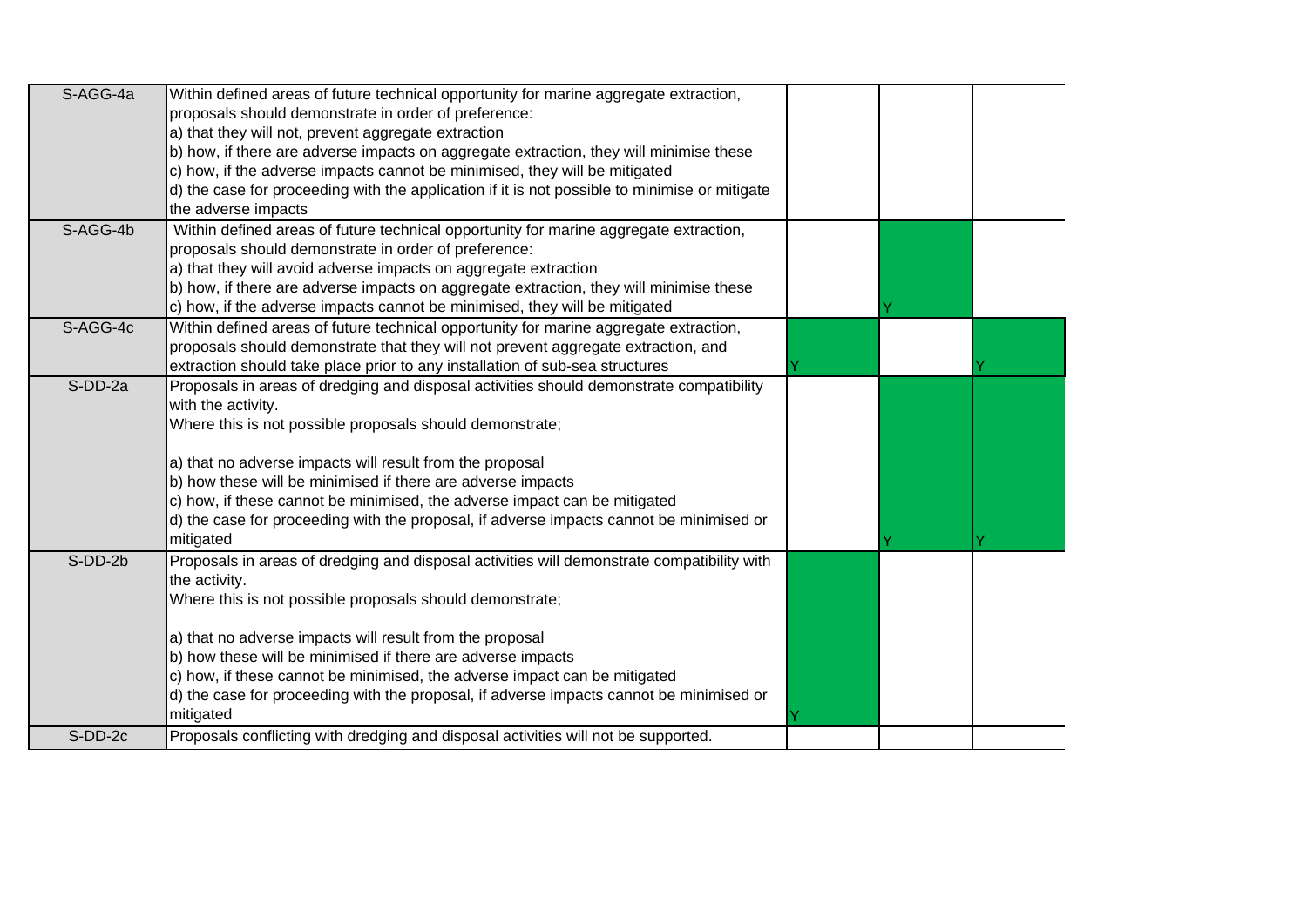| $S-AQ-1a$ | Proposals within areas of existing or potential aquaculture production should              |  |  |
|-----------|--------------------------------------------------------------------------------------------|--|--|
|           | demonstrate consideration of and compatibility with aquaculture. Particular consideration  |  |  |
|           | should be paid to impacts on water quality and the wider environment that is required for  |  |  |
|           | the species to grow.                                                                       |  |  |
|           | Where compatibility is not possible, proposals should:                                     |  |  |
|           | a) demonstrate how they could avoid the area identified for aquaculture                    |  |  |
|           | b) if they can't avoid, how they can minimise their impacts on aquaculture growth          |  |  |
|           | c) if not, mitigate their impacts                                                          |  |  |
|           | d) if mitigation is not practical they should state the case for proceeding                |  |  |
| $S-AQ-1b$ | Proposals within areas of existing or potential aquaculture production must demonstrate    |  |  |
|           | consideration of and compatibility with aquaculture. Particular consideration must be paid |  |  |
|           | to impacts on water quality and the wider environment that is required for the species to  |  |  |
|           | grow.                                                                                      |  |  |
|           | Where compatibility is not possible, proposals will:                                       |  |  |
|           | a) demonstrate how they could avoid the area identified for aquaculture                    |  |  |
|           | b) if they can't avoid, how they can minimise their impacts on aquaculture growth          |  |  |
|           | c) if not, mitigate their impacts                                                          |  |  |
|           | d) if mitigation is not practical they should state the case for proceeding                |  |  |
| $S-AQ-1c$ | Proposals within areas of existing or potential aquaculture production must demonstrate    |  |  |
|           | consideration of and compatibility with aquaculture. Particular consideration must be paid |  |  |
|           | to impacts on water quality and the wider environment that is required for the species to  |  |  |
|           | grow.                                                                                      |  |  |
|           | Where compatibility is not possible, proposals will:                                       |  |  |
|           | a) demonstrate how they could avoid the area identified for aquaculture                    |  |  |
|           | b) if they can't avoid, how they can minimise their impacts on aquaculture growth          |  |  |
|           | c) if not, mitigate their impacts                                                          |  |  |
| S-CCS-1a  | none                                                                                       |  |  |
| S-CCS-1b  | Proposals in areas of potential use for Carbon Capture and Storage must demonstrate        |  |  |
|           | consideration of and compatibility with the future use of saline aquifers for storage of   |  |  |
|           | carbon.                                                                                    |  |  |
|           | Where compatibility is not possible, proposals will:                                       |  |  |
|           | a) demonstrate how they could avoid areas of potential use                                 |  |  |
|           | b) if they can't avoid, how they can minimise their impacts on saline aquifers             |  |  |
|           | c) if not, mitigate their impacts                                                          |  |  |
|           | d) if mitigation is not practical they should state the case for proceeding                |  |  |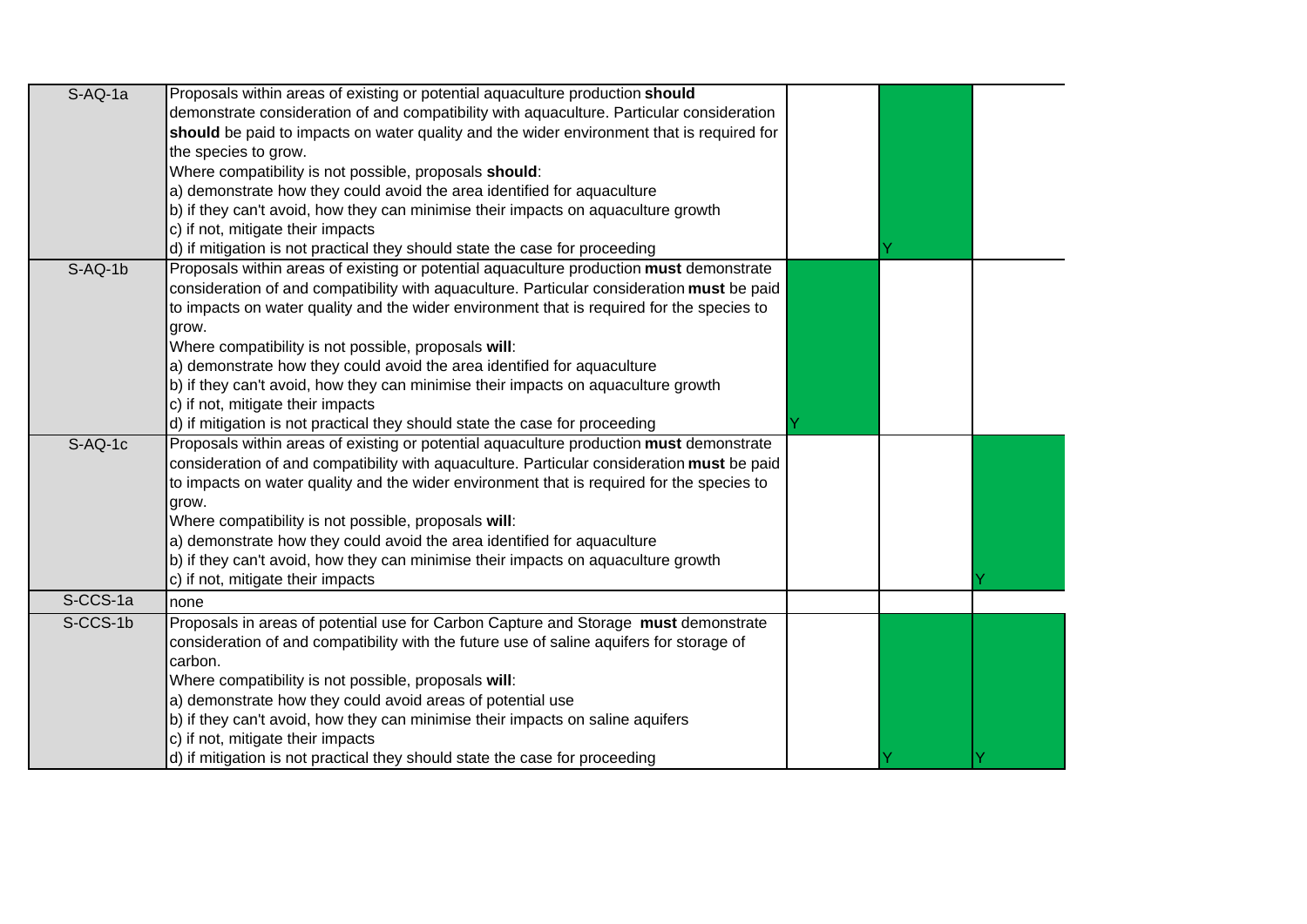| S-CCS-1c | Proposals in areas of potential use for Carbon Capture and Storage must demonstrate<br>consideration of and compatibility with the future use of saline aquifers for storage of |  |  |
|----------|---------------------------------------------------------------------------------------------------------------------------------------------------------------------------------|--|--|
|          | carbon.                                                                                                                                                                         |  |  |
|          | Where compatibility is not possible, proposals will:                                                                                                                            |  |  |
|          | a) demonstrate how they could avoid areas of potential use                                                                                                                      |  |  |
|          | b) if they can't avoid, how they can minimise their impacts on saline aquifers                                                                                                  |  |  |
|          | c) if not, mitigate their impacts                                                                                                                                               |  |  |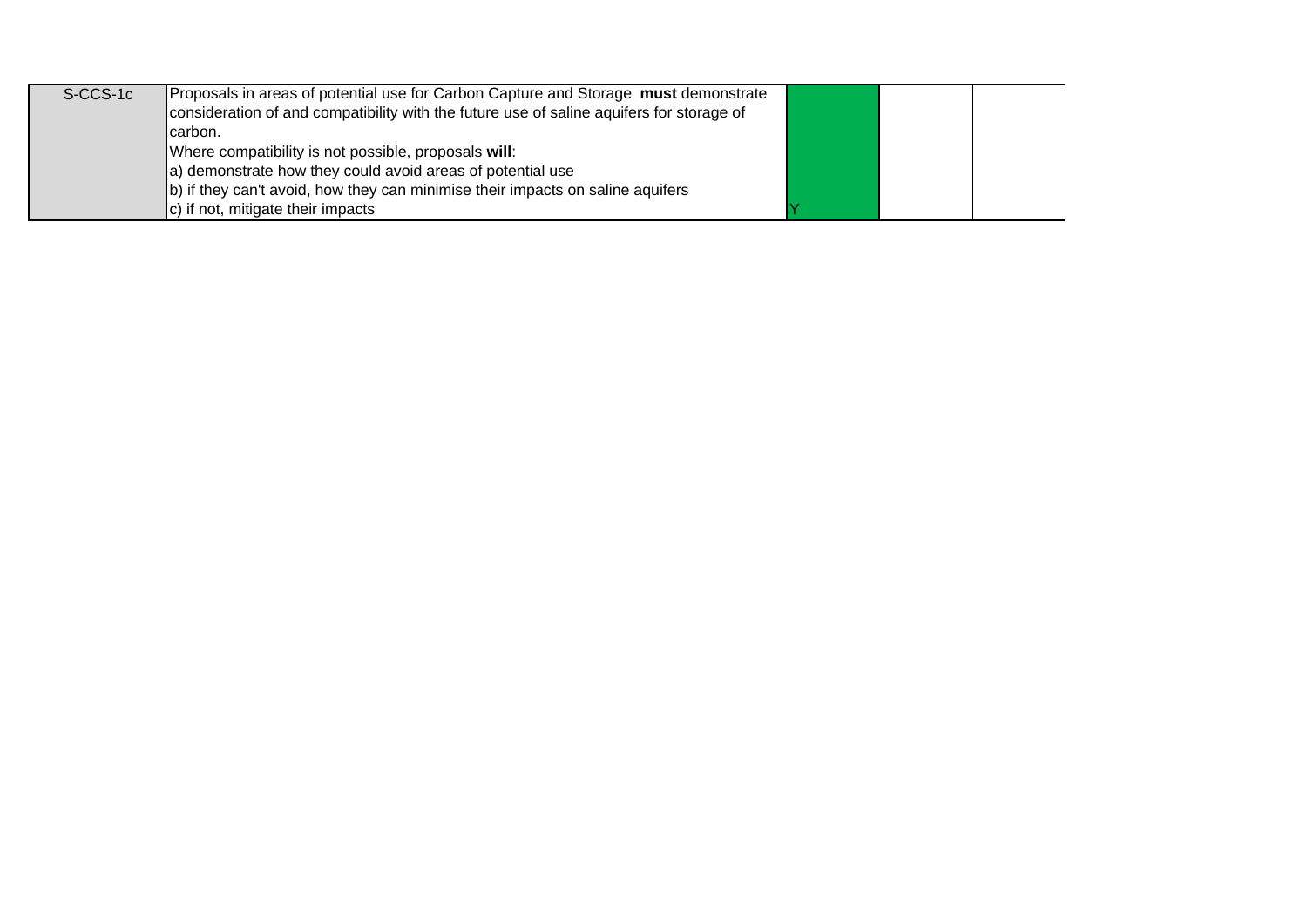| <b>OBJECTIVE 13</b> | To manage existing, and where appropriate facilitate the provision of new, infrastructure which supports marine and<br>terrestrial activity incorporating resilience to the effects of climate change where appropriate.                                                                                                                                                                                    |                |                     |                 |
|---------------------|-------------------------------------------------------------------------------------------------------------------------------------------------------------------------------------------------------------------------------------------------------------------------------------------------------------------------------------------------------------------------------------------------------------|----------------|---------------------|-----------------|
| <b>POLICY NAME</b>  | <b>POLICY TEXT</b>                                                                                                                                                                                                                                                                                                                                                                                          | <b>OPTION1</b> | OPTION <sub>2</sub> | <b>OPTION 3</b> |
| S-INF-1a            | none                                                                                                                                                                                                                                                                                                                                                                                                        |                |                     |                 |
| S-INF-1b            | Proposals that support flood risk management adjacent to or within flood plains, or natural<br>features that play a role in coastal management, should be supported.                                                                                                                                                                                                                                        |                |                     |                 |
| S-INF-1c            | Proposals that support flood risk management adjacent to or within flood plains, or natural<br>features that play a role in coastal management, will be supported.                                                                                                                                                                                                                                          |                |                     |                 |
| S-INF-2b            | Infrastructure supporting activities in the marine area (and vice versa) should be<br>supported (subject to appropriate environmental and socio economic assessment).                                                                                                                                                                                                                                       |                |                     |                 |
| S-INF-2c            | Infrastructure supporting activities in the marine area (and vice versa) will be supported<br>(subject to appropriate environmental and socio economic assessment).                                                                                                                                                                                                                                         |                |                     |                 |
| S-AQ-2a             | Proposals that enable or allow the co-utilisation, redistribution or diversification of<br>infrastructure for industries reliant on fisheries and aquaculture will be encouraged                                                                                                                                                                                                                            |                |                     |                 |
| $S-AQ-2b$           | Proposals that enable or allow the co-utilisation, redistribution or diversification of<br>infrastructure for industries reliant on fisheries and aquaculture will be encouraged.<br>Proposals should demonstrate how they could support the provision of infrastructure for<br>the fisheries and aquaculture industry including co-location with current aquaculture or<br>fisheries industry              |                |                     |                 |
| $S-AQ-2c$           | Proposals that enable or allow the co-utilisation, redistribution or diversification of<br>infrastructure for industries reliant on fisheries and aquaculture will be encouraged.<br>Proposals will demonstrate how they can support the provision of infrastructure for the<br>fisheries and aquaculture industry.<br>Those that support the diversification of associated opportunities will be supported |                |                     |                 |
| S-CAB-1a            | Where possible proposals should avoid constraining any landfall sites for subsea cables<br>(telecoms and power). If it is not possible to avoid these sites they should minimise or<br>mitigate any impact upon those landfall sites using consultation with affected parties.                                                                                                                              |                |                     |                 |
| S-CAB-1b            | Proposals should avoid constraining further any landfall sites for subsea cables (telecoms<br>and power). If it is not possible to avoid these sites they should minimise or mitigate any<br>impact upon those landfall sites using consultation with affected parties.                                                                                                                                     |                |                     |                 |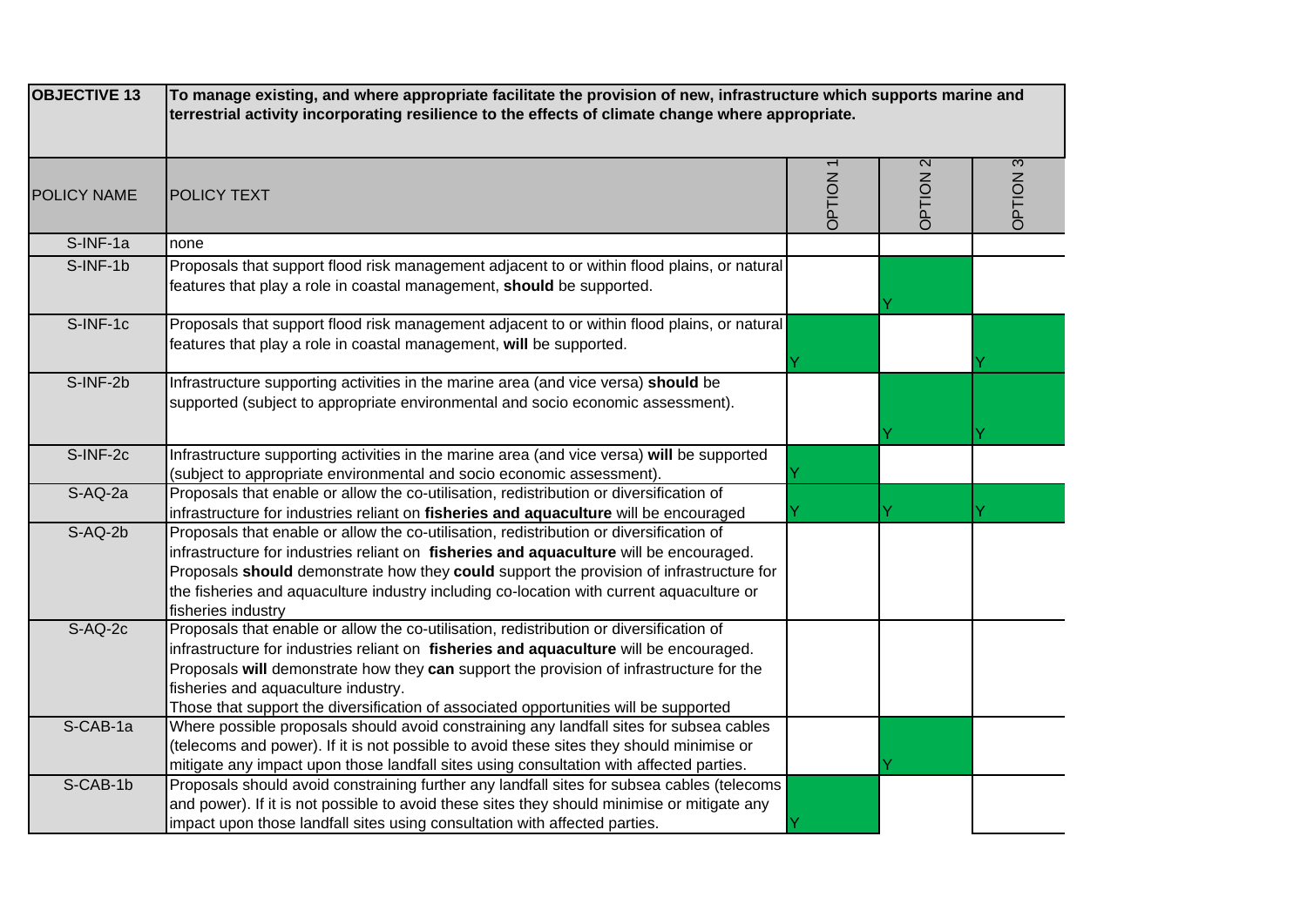| S-CAB-1c            | Proposals should avoid landfall sites for subsea cables (telecoms and power).                                                                                                                                                                             |                |                 |             |
|---------------------|-----------------------------------------------------------------------------------------------------------------------------------------------------------------------------------------------------------------------------------------------------------|----------------|-----------------|-------------|
| S-CAB-2a            | none                                                                                                                                                                                                                                                      |                |                 |             |
| S-CAB-2b            | Preference should be given to proposals for cable installation where the method of<br>installation is burial. Where burial is not achievable, decisions should take account of<br>protection measures for the cable that may be proposed by the applicant |                |                 |             |
| S-CAB-2c            | none                                                                                                                                                                                                                                                      |                |                 |             |
| <b>OBJECTIVE 14</b> | 12. Regeneration, investment in, and diversification of activities which improve socio-economic conditions in south plan                                                                                                                                  |                |                 |             |
| <b>POLICY NAME</b>  | <b>POLICY TEXT</b>                                                                                                                                                                                                                                        | <b>DPTION1</b> | <b>OPTION 2</b> | 3<br>NOILEC |
| S-WIND-1a           | Proposals that do not adversely impact upon the economic viability and/ or social benefits<br>of current and proposed offshore wind energy infrastructure should be supported.                                                                            |                |                 |             |
| S-WIND-1b           | Proposals that increase the social and economic benefits from development and<br>deployment of offshore wind energy should be supported.                                                                                                                  |                |                 |             |
| S-WIND-1c           | Proposals that increase a) the scope or diversity of social benefit or b) economic certainty<br>in support of offshore wind infrastructure development will be supported.                                                                                 |                |                 |             |
| S-TIDE-2a           | Proposals that do not adversely impact upon the economic viability and/ or social benefits<br>of current and proposed offshore tidal energy infrastructure should be supported.                                                                           |                |                 |             |
| S-TIDE-2b           | Proposals that increase the social and economic benefits from development and<br>deployment of tidal energy should be supported.                                                                                                                          |                |                 |             |
| S-TIDE-2c           | Proposals that increase a) the scope or diversity of social benefit or b) economic certainty<br>in support of tidal infrastructure development will be supported.                                                                                         |                |                 |             |
| S-TR-4a             | Proposals should demonstrate ways in which to support, promote, and facilitate existing<br>tourism and recreation activities.                                                                                                                             |                |                 |             |
| S-TR-4b             | Proposals should support, promote, or facilitate tourism and recreation activities,<br>particularly where this creates additional utilisation of related facilities beyond typical<br>usage patterns.                                                     |                |                 |             |
| $S-TR-4c$           | Proposals that support, promote, and facilitate additional tourism and recreation activities,<br>particularly where this creates additional utilisation of related facilities beyond typical<br>usage patterns, will be supported                         |                |                 |             |
| <b>OBJECTIVE 15</b> | To support marine activities that create and enhance employment opportunities at all skills levels, particularly where this                                                                                                                               |                |                 |             |